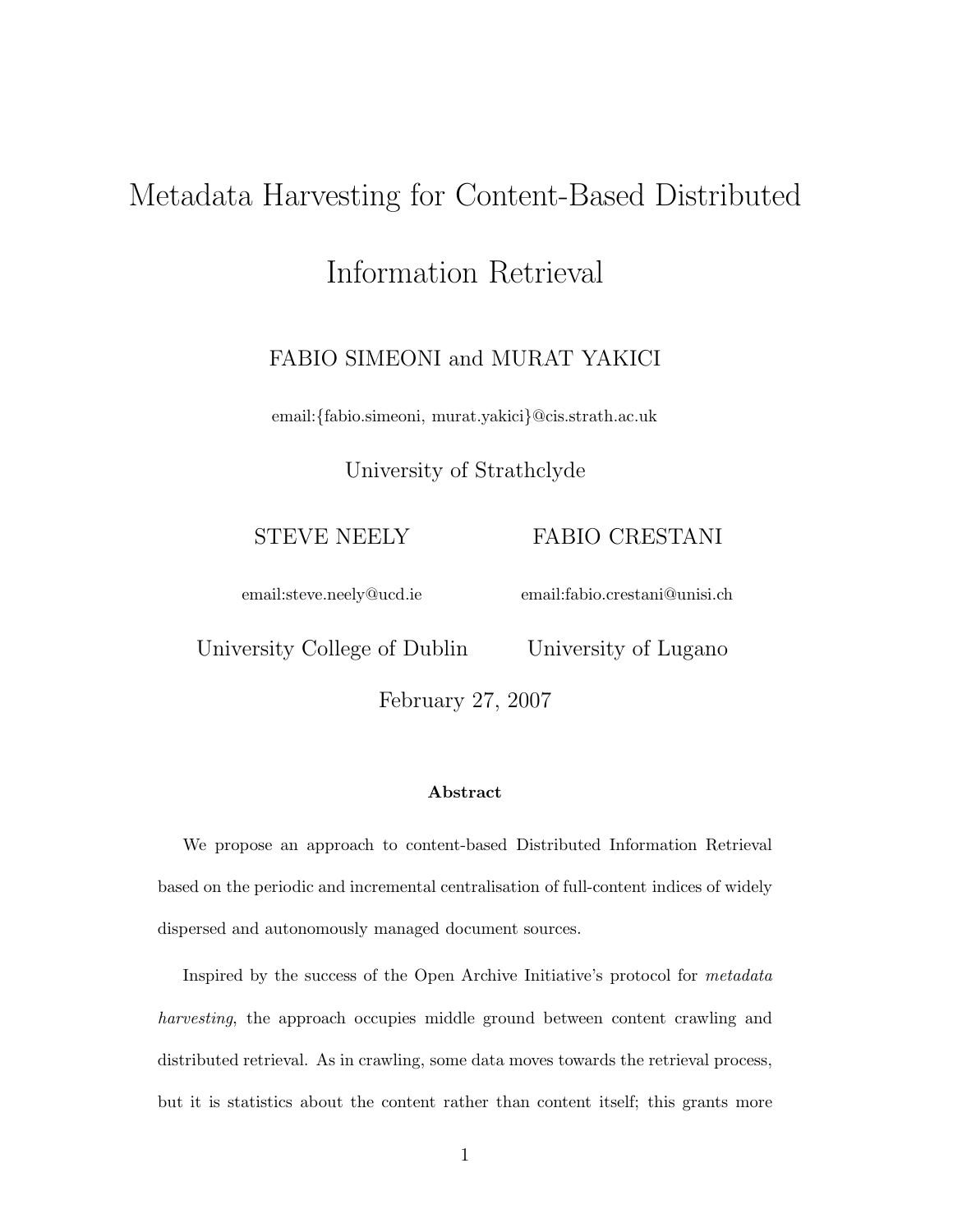efficient use of network resources and wider scope of application. As in distributed retrieval, some processing is distributed along with the data, but it is indexing rather than retrieval; this reduces the costs of content provision whilst promoting the simplicity, effectiveness, and responsiveness of retrieval. Overall, we argue that the approach retains the good properties of centralised retrieval without renouncing to cost-effective, large-scale resource pooling.

We discuss the requirements associated with the approach and identify two strategies to deploy it on top of the OAI infrastructure. In particular, we define a minimal extension of the OAI protocol which supports the coordinated harvesting of full-content indices and descriptive metadata for content resources. Finally, we report on the implementation of a proof-of-concept prototype service for multi-model content-based retrieval of distributed file collections.

# **1 Introduction**

Our interest is in content-based retrieval of widely dispersed and autonomously managed document sources<sup>1</sup>. This is the central problem of Distributed Information Retrieval (DIR) and, over the past ten years, it has been mainly approached by distributing the retrieval process along with the data: queries have been 'pushed' towards the content and the results of their local execution have been centrally gathered and presented to the user

<sup>1</sup>In the lack of a well established terminology, we use the term *content-based* to characterise retrieval processes defined over indices of essentially unstructured documents. Content-based retrieval lies at one end of a spectrum which is otherwise bound by *structure-based* retrieval, where indices are extracted from rigidly structured data. Full-text retrieval and relational database retrieval are by far the most common examples of content-based and structured retrieval, respectively.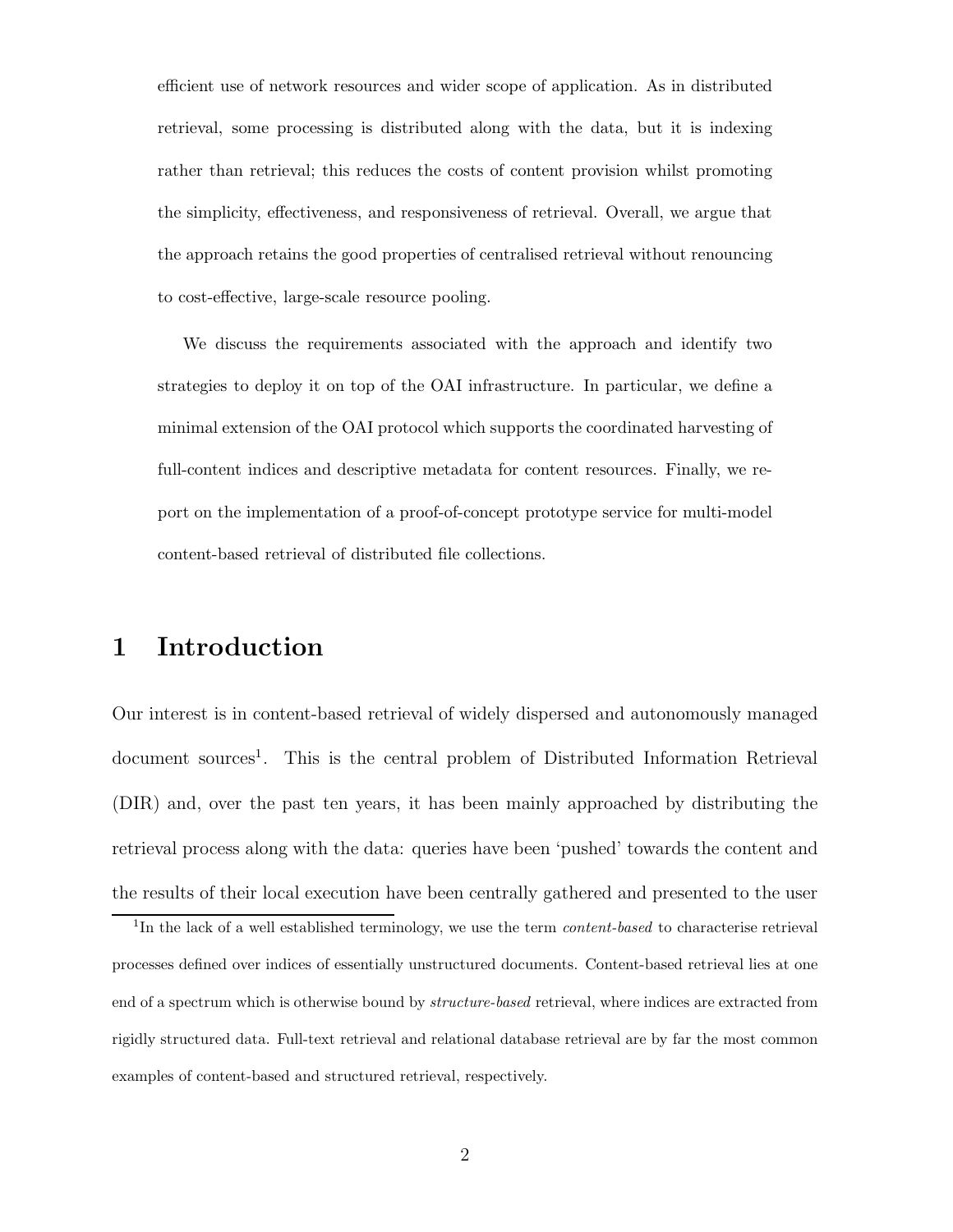(cf. [Callan, 2000a]).

Traditionally, distributed retrieval services have relied on simple client/server architectures in which brokers route queries submitted by local or remote clients towards a number of mutually autonomous and potentially uncooperative retrieval engines. Figure 1 shows how client/server distributed retrieval works. A search broker *B* interfaces clients *C* and dispatches their queries *Q* to a number of autonomous search engines  $S_1, S_2, S_n$ , each of which executes it against an index  $FT_i$  of some content  $C_i$  before returning results  $R_i$  back to  $B$  which merges them and relays them to  $C$ . Optionally,  $B$  optimises query distribution by selecting a subset of the engines based on previously gathered descriptions of their content. Based on summary descriptions of the content served by each engine, advanced techniques of source selection and data fusion have been produced to, respectively, minimise network interactions and normalise the partial result rankings produced by potentially diverse models of probabilistic retrieval (cf. [Callan, 2000a, Callan et al., 2004b]). Automatically learned descriptions [Callan and Connell, 2001], cooperative protocols [Gravano et al., 1997], fusion heuristics [Callan et al., 2003], and experimental testbeds (e.g. [Callan, 2000b, French et al., 1999]) have been proposed and extensively tested. Finally, a few research projects have carried out preliminary investigations into non-textual forms of content-based distributed retrieval (e.g. [Nottelmann and Fuhr, 2003]) and begun to explore the potential of cooperative and Grid-enabled retrieval infrastructures<sup>2</sup>. More recently, core techniques developed for client/server retrieval have been repurposed in the more dynamic context of peer-to-peer retrieval, where queries may be posted, routed, and directly executed by any of a number of mutually but inter-

<sup>2</sup>See the DILIGENT project at http://www.diligentproject.org.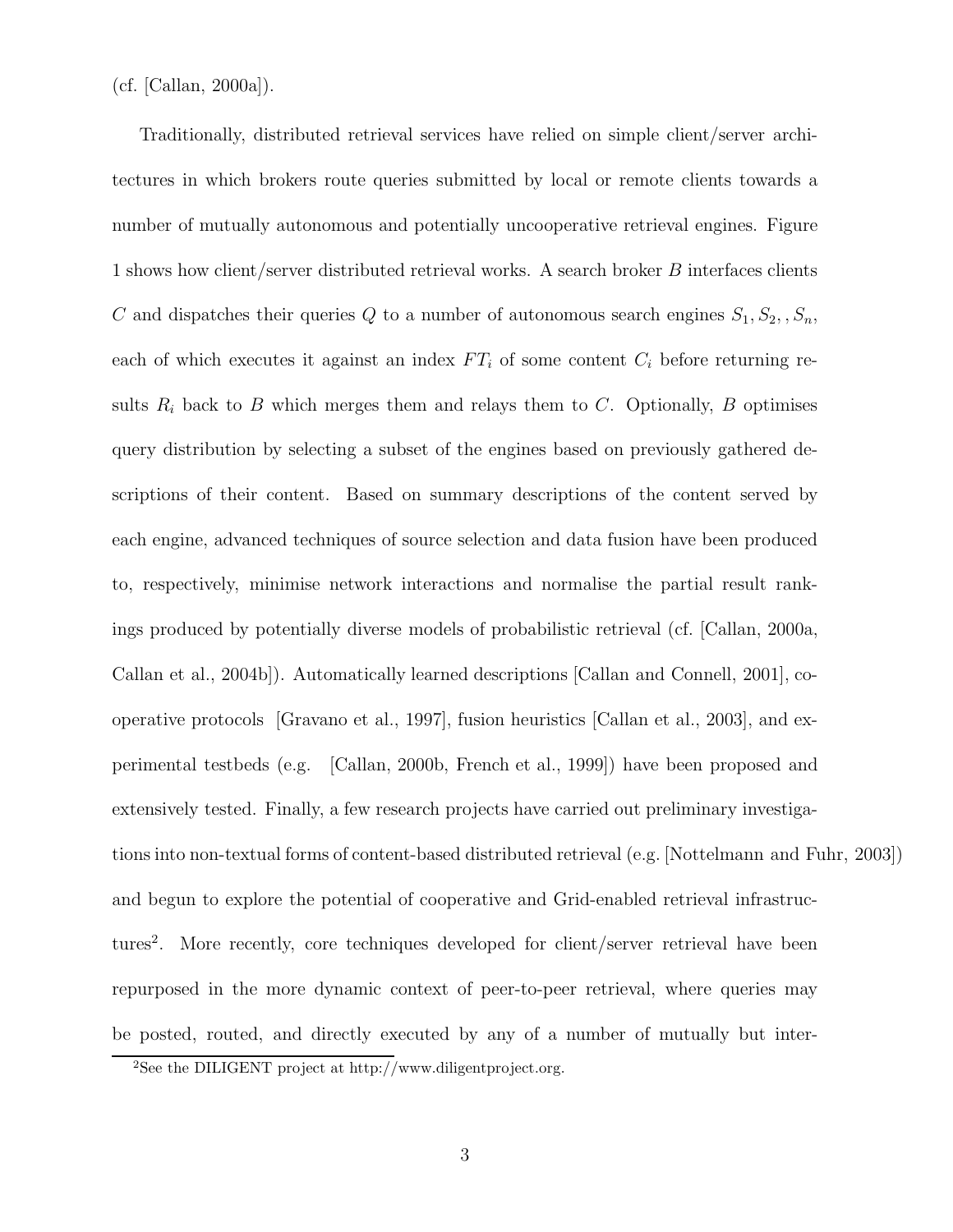mittently connected peer engines [Callan et al., 2004a]. Hybrid, double-tiered architectures, in particular, have offered ideal ground for bridging optimisations developed for client/server architectures with the advantages of fully decentralised control (i.e. increased potential for resource pooling, fault tolerance, dynamic self-configuration, and privacy)[Lu and Callan, 2003, Yang and Garcia-Molina, 2001, Lu and Callan, 2005].

Rather independently and over a longer period of time, the Digital Library community has also explored the potential of distributed retrieval in the practice of its information services. Here, retrieval has been mainly interpreted as a deterministic process defined against the explicit structure of descriptive and manually authored metadata records. Nonetheless, queries and results have still been exchanged within the client/server architecture described above; the Z39.50 protocol [Z39.50 Maintenance Agency, 2003], in particular, has standardised the syntax and semantics of such exchange. Recently, more lightweight, Web-based protocols for distributed retrieval have also been proposed (e.g. [Sanderson, 2003, Simon et al., 2003, Paepcke et al., 2003]).

Over the past five years, however, the DL community has progressively favoured the complementary approach of iteratively and incrementally centralising metadata as a precondition to the retrieval of the associated data: metadata has been 'pulled' towards the queries in advance of their execution and the retrieval function has remained centralised. Figure 2 shows the data flow in metadata harvesting. In the off-line phase, a service provider *SP* periodically and incrementally gathers metadata *M* from a number of data providers *DP*1*, DP*2*, , DP<sup>n</sup>* and persistently stores it in a metadata repository *MR*. In the on-line phase, *SP* interfaces users and resolves their queries against the metadata in *MR*.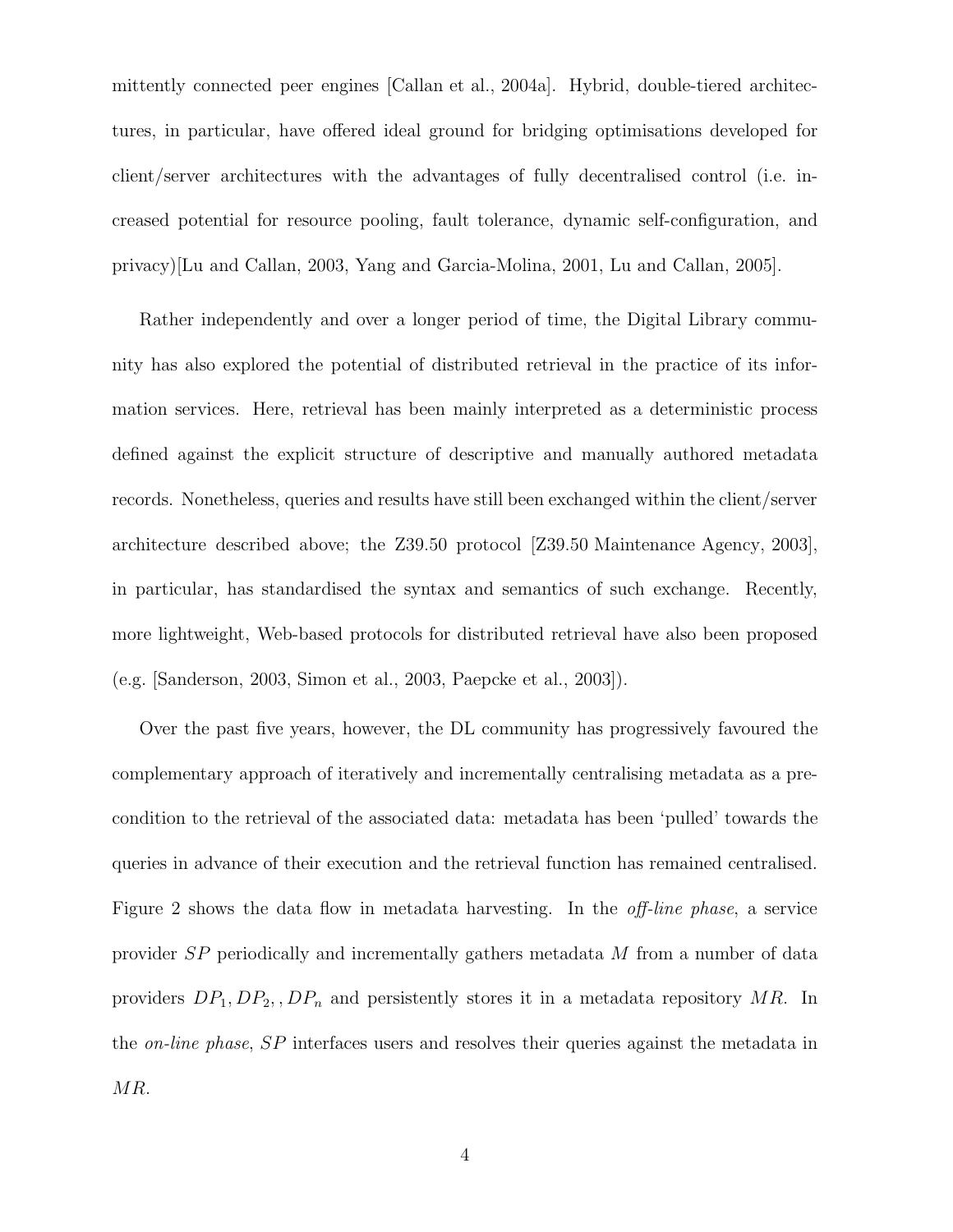Standardised de facto by the Protocol for Metadata Harvesting of the Open Archive Initiative (OAI-PMH) [Lagoze et al., 2002b], the strategy mentioned above has become known as the harvesting model of retrieval over distributed content. The model has proved particularly suitable to meet the technical and sociological requirements of retrieval – and in fact of many other metadata-based services – within large-scale Federated Digital Libraries (FDLs), most noticeably those built around Institutional Repositories [Crow, 2002] and the Open Access movement [Bailey, 2005]. Among these are the cross-sectoral, nationally-scoped initiatives which account for most of current development efforts within the Digital Library field (e.g. [Lagoze et al., 2002a, Anan et al., 2002, van der Kuil and Feijen, 2004, Joint Information Systems Committee, 2001]). A principled analysis of such success is found in [Simeoni, 2004] and is summarised in the next Section.

#### **1.1 The Harvesting Model**

From a technical perspective, the harvesting model eliminates the wide-area network as a real-time observable of service provision and, with it, a major obstacle to its medium and medium-large scalability [Lynch, 1997, Gatenby, 2002]. Bandwidth fluctuations induced by traffic congestions and latency-inducing factors associated with slow, unavailable, or particularly distant data sources have no impact on the consistency, reliability, responsiveness, and even effectiveness of service provision. Similarly, post-processing of results – whether distributed or centrally performed – need no longer to occur in real time with respect to query submission. More generally, retrieval may regain the simplicity, generality, and Quality of Service (QoS) guarantees which are normally associated with local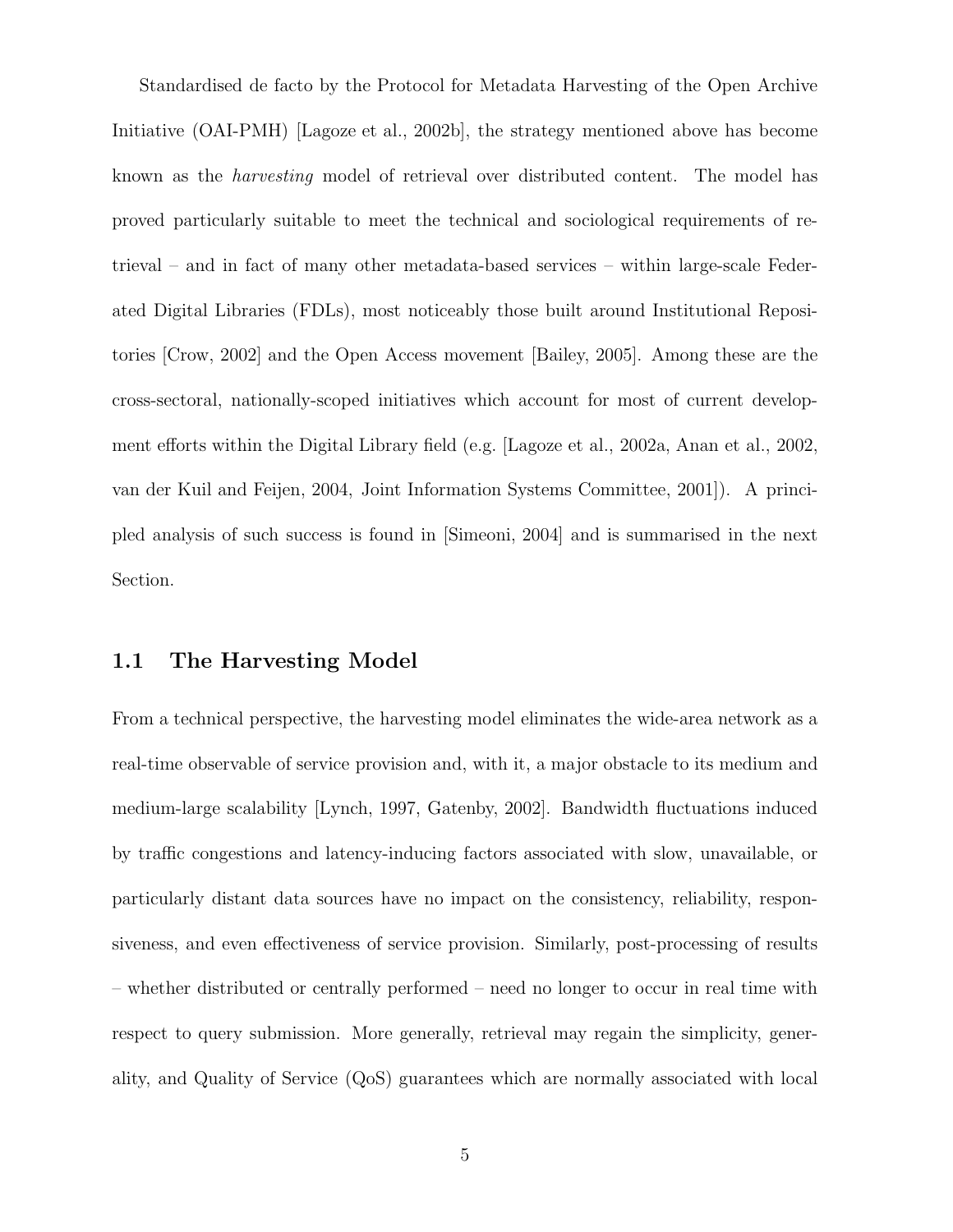computations, be them centralised or locally distributed.

From a sociological perspective, the model captures the disparity of strengths and interests which characterise FDLs; in particular, it clearly distinguishes the roles, responsibilities, and costs of *service providers* from those of *data providers*. Data providers, may give broad visibility to their data without having to face the complexity of full service provision (e.g. query language support/wrapping, post-processing of results, query load, etc.); comparatively, dissemination of metadata is a simple task and one which offers more resilience across different services and communities. Service providers also benefits from simplified participation, since the scope and usefulness of their services may scale beyond previously experienced bounds.

Overall, harvesting offers a two-phase view of service design which separates communication from implementation and contribution to service provision from service provision itself. By doing so, the model lowers the barrier to interoperability without compromising service efficiency or effectiveness [Lagoze and de Sompel, 2001].

Of course, these benefits come at a price, and while harvesting encourages participation it still relies on the will to disseminate some data; in distributed retrieval, in contrast, cooperation may be harder to achieve but it is not always a necessary requirement (cf. query-based sampling techniques for automatic synthesis of source description [Callan and Connell, 2001]). By centralising retrieval, harvesting also limits the potential for cost-effective resource pooling which may be required to achieve massive scale. Similarly, harvesting does not exhibit the fault tolerance which is associated with fully distributed processes; peer-to-peer retrieval, on the other hand, faces the challenges of decentralisation but it completely eliminates single points of failure. Finally, harvested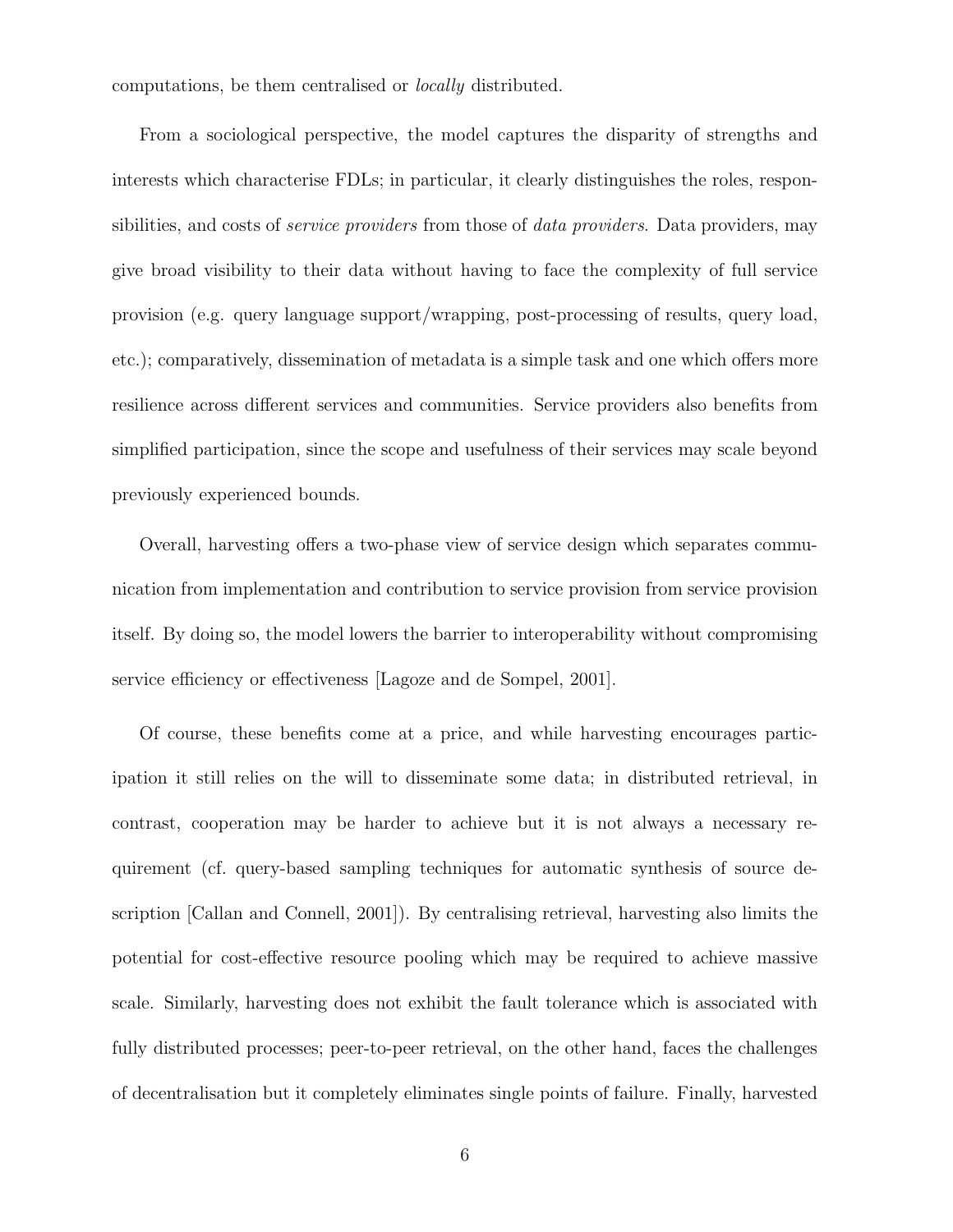data is copied data and, under the assumption of update, it is bound to be in a temporary state of staleness; some applications may tolerate no delays in change propagation, no matter how short they may configured to be. Outside the scope of these constraints, however, the harvesting model is an increasingly common infrastructural assumption for metadata-based retrieval of distributed data.

#### **1.2 Scope and Motivations**

In this paper, we investigate the applicability of the harvesting model to content-based retrieval. The motivation is two-fold. Firstly, we hope to expand the scope of Distributed Information Retrieval beyond the assumptions which have bound it so far: as we show below, scale and data ownership may still prove important requirements and yet distributed data need no longer imply distributed retrieval.

Secondly, we aim to extend the benefits of the harvesting model within the same domains which, to date, have successfully but only partially adopted it. Currently, the model may support keyword-based retrieval against the content of the harvested metadata, but the full content remains opaque to federated services. A reconciliation of harvesting with content-based retrieval would guarantee homogeneous scope and QoS across both metadata-based and content-based services. Using the OAI-PMH for the purpose, in particular, would immediately leverage a widely deployed infrastructure of tools and data providers.

Under a generic interpretation, of course, the applicability of harvesting to contentbased retrieval need not to be questioned: any Web search engine stands as a witness to the feasibility of moving data towards the retrieval process. If anything, popular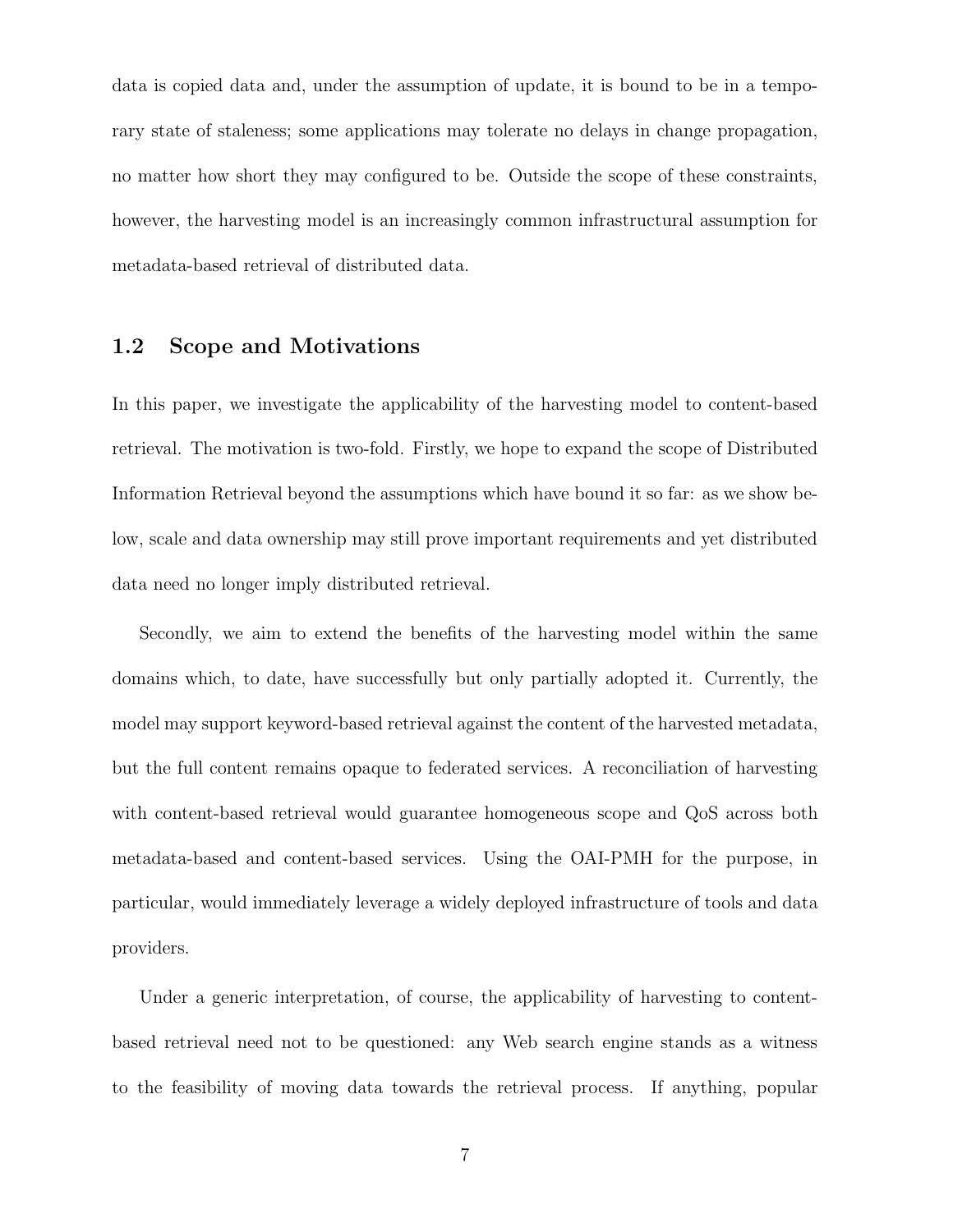engines prove that, given the concentration of sufficient resources, the bounds of local scalability may be remarkably stretched. Recently, attempts to harvest content for dissemination and preservation purposes are also found within more focused communities, with the OAI-PMH in place of crawling as the mechanism for centralising content [de Sompel et al., 2004, Dijk, 2004].

Here, however, we focus on a stricter but more advantageous interpretation of harvesting in which retrieval remains predicated on the sole movement of metadata. Of course, we now give to metadata the technical meaning which it normally assumes in Information Retrieval, and thus focus on automatically generated content statistics rather than on manually authored, descriptive records only. In particular, we assume that the primary content remains distributed and that a full-content index of the union of the distributed sources is centralised instead.

By doing so, we aim to promote efficiency, for we avoid the costs of fine-grained and large-sized content transfers over the network; in particular, we expect to make better use of shared bandwidth and to reduce load at both data and service providers. We also aim to promote scope, for the approach may offer visibility to data which is neither statically published nor publicly accessible; data which is proprietary, costs money, demands access control, or is simply dynamically served, may still be safely disseminated.

Overall, we shift the assumption of distribution from the retrieval process to the indexing process, and thus explore the existence of middle ground between distributed retrieval and content crawling<sup>3</sup>. In doing so, we are guided by the following research questions:

<sup>3</sup>Here and in the following, we use the term 'indexing' broadly, as any form of content processing which yields input for the retrieval process. In particular, we intend it to subsume automated content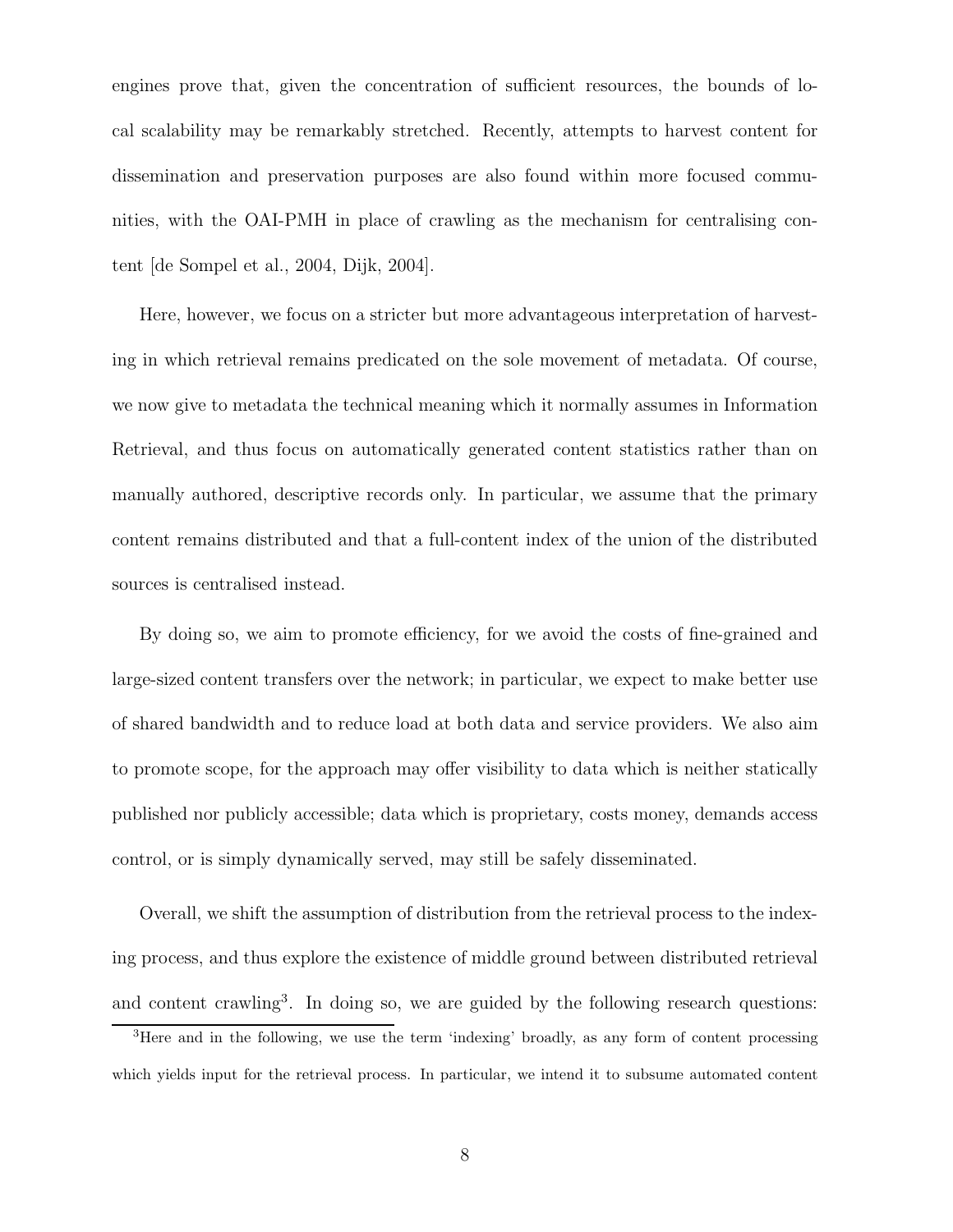can we distribute and incrementally execute the full-content indexing process? And from a more practical perspective: can we leverage the OAI infrastructure for the purpose?

We address these questions in Section 2 and Section 3, respectively. In Section 4, we show that they admit at least one positive answer by describing a prototype implementation based on an extension of the OAI-PMH. We discuss related work in Section 5 before drawing some conclusions in Section 6. Although the content type is orthogonal to our approach, we henceforth concentrate on text in reflection of the state of the art in the field.

# **2 The Approach**

We use an example to clarify the approach and identify the requirements it raises at both ends of the data exchange scenario.

#### **2.1 Harvesting Scenarios**

Consider first a prototypical harvesting scenario in which a service provider relies on the OAI-PMH to periodically centralise descriptive metadata about 'eprints' – i.e. published and in-progress research documents – from a federation of Institutional Repositories.

Independently from dissemination agreements, the repositories maintain their metadata in local databases and use it routinely to offer local services to their users, including a retrieval service based on fielded queries. Some repositories also maintain full-text indices on their file systems and use them to complement the retrieval service with keyword-based queries. Models and languages for source description, indexing, and retrieval are locally analysis and thus operations of case normalisation and stemming.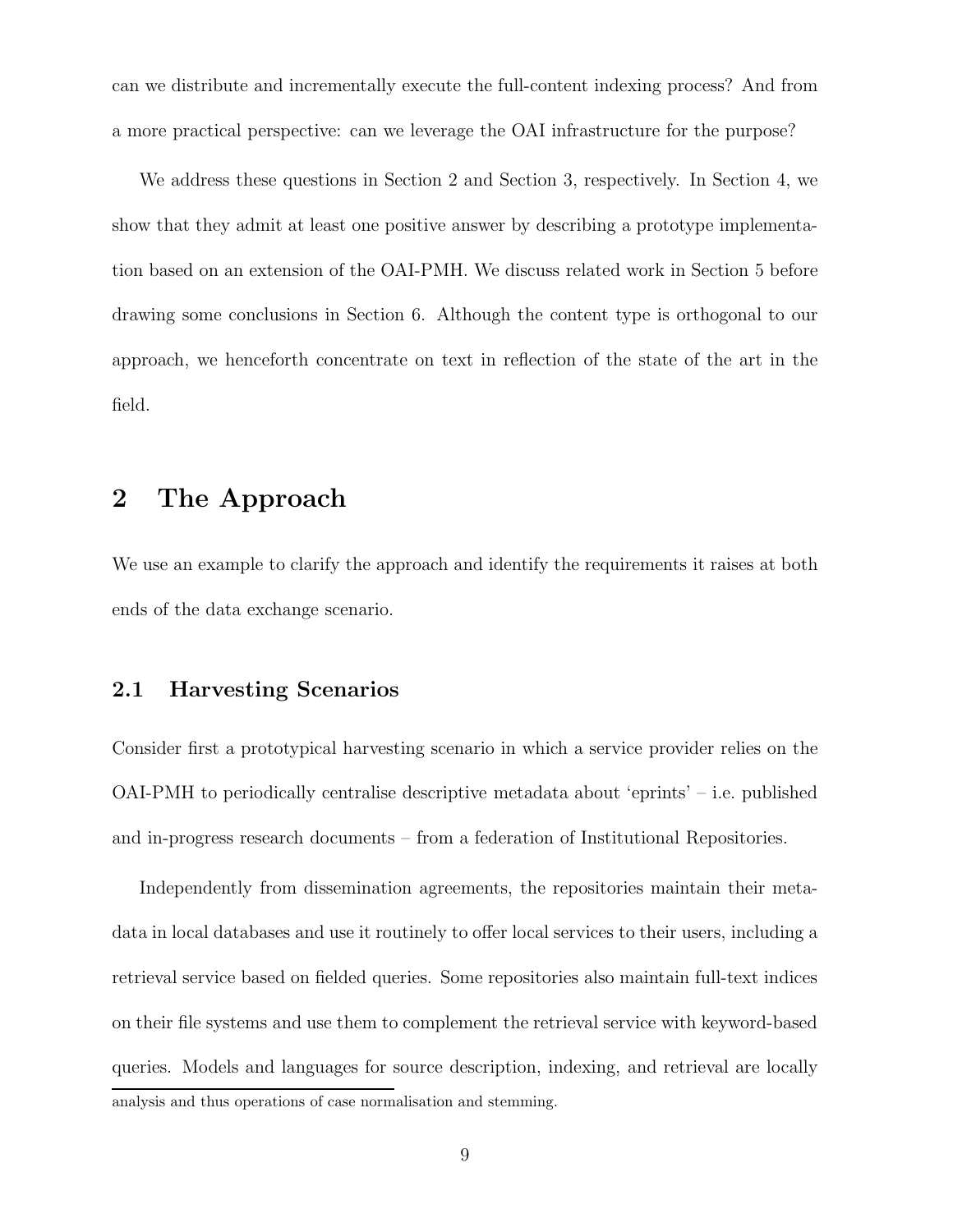defined and maintained.

At each repository, a dissemination service implements the server side of the OAI-PMH and resolves protocol requests by: (i) executing a fixed range of system-level queries against the metadata database (e.g. find all records which have been updated since a given date), and (ii) mapping the results expressed in the local metadata model onto instances of a model agreed upon for exchange, say unqualified Dublin Core [DCMI, 2004].

At the service provider, the DC records are normalised and otherwise enhanced; for example, duplicates are removed and subject classification headings are automatically inferred using a third-party web service. Finally, the post-processed metadata is added to the input of a Web-accessible, interactive retrieval service. Like some of its counterparts at the data providers, the retrieval service accepts both fielded and keyword-based queries, but it executes both types of query against the harvested DC records.

We propose an extension of the previous scenario in which the descriptive metadata exposed by repositories is augmented with automatically generated content statistics, such as frequency of term occurrences within and across documents. Figure 3 shows the data flow in full text index harvesting. In the *off-line phase*, a service provider SP periodically and incrementally gathers metadata *M* and content statistics *I* from a number of data providers *DP*1*, DP*2*, , DP<sup>n</sup>* and persistently stores them in a metadata repository *MR* and a full-text index *F T*, respectively. In the on-line phase, *SP* interfaces users, resolves their queries against the statistics in FT, and uses the metadata in MR to present the results.

Like descriptive metadata, statistical information obeys the constraint of an exchange model implicitly or explicitly identified by harvesting requests. To obtain such information, repositories interrogate existing or dedicated full-text indices, rather than databases,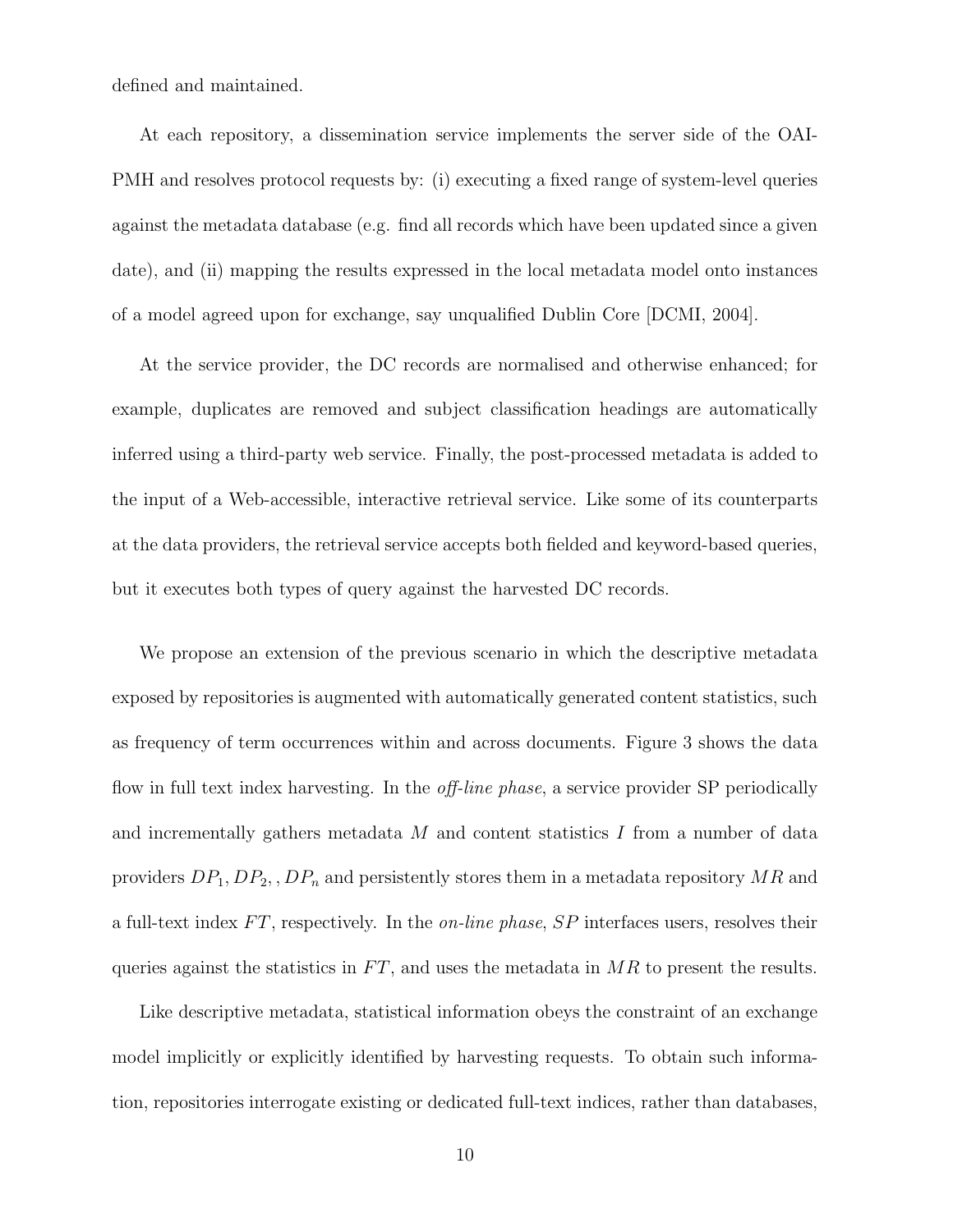but they still map results onto the model agreed-upon for exchange. At the service provider, the statistical information is extracted and used to update the centralised fulltext index, possibly after having been normalised and enhanced to reflect current index statistics and local indexing requirements, respectively. The index and the descriptive metadata are then used to, respectively, satisfy full-text queries and to support the presentation of results. Since the approach separates indexing and retrieval processes, (subsets of) the same content statistics may be used to concurrently support multiple model of retrieval. For instance, the same central index may be used to test the effectiveness of a vector space model and a language model against a given distributed collection.

## **2.2 Requirements**

From a conceptual perspective, the extension is relatively straightforward. Its only requirement is for the service provider to rely on a model of indexing which allows modular representation of content over space and time. More formally:

**(Modular Indexing)** Let *M* be an indexing model, *C* a content source, and *C*<sup>0</sup> and  $C_1$  two snapshots of  $C$  at time  $t_0$  and  $t_1$ , respectively. If  $I_0$  and  $I_1$  are the *M*-indices of  $C_0$  and  $C_1$ , then *M* is *modular* if the difference  $\Delta C = C_1 - C_0$  implies a difference  $\Delta I = I_1 - I_0$  such that  $\Delta I$  is computable from  $I_0$  and  $\Delta C$  only.

In the context of the proposed approach, *C* is the union of the content sources indexed by a harvester and *M* the model employed for the indexing. Interpreted along a spatial dimension, ∆*C* reflects the inclusion of an additional content source; modularity then guarantees the distributivity of the indexing process across two or more independently maintained content sources. Interpreted along a temporal dimension, ∆*C* reflects a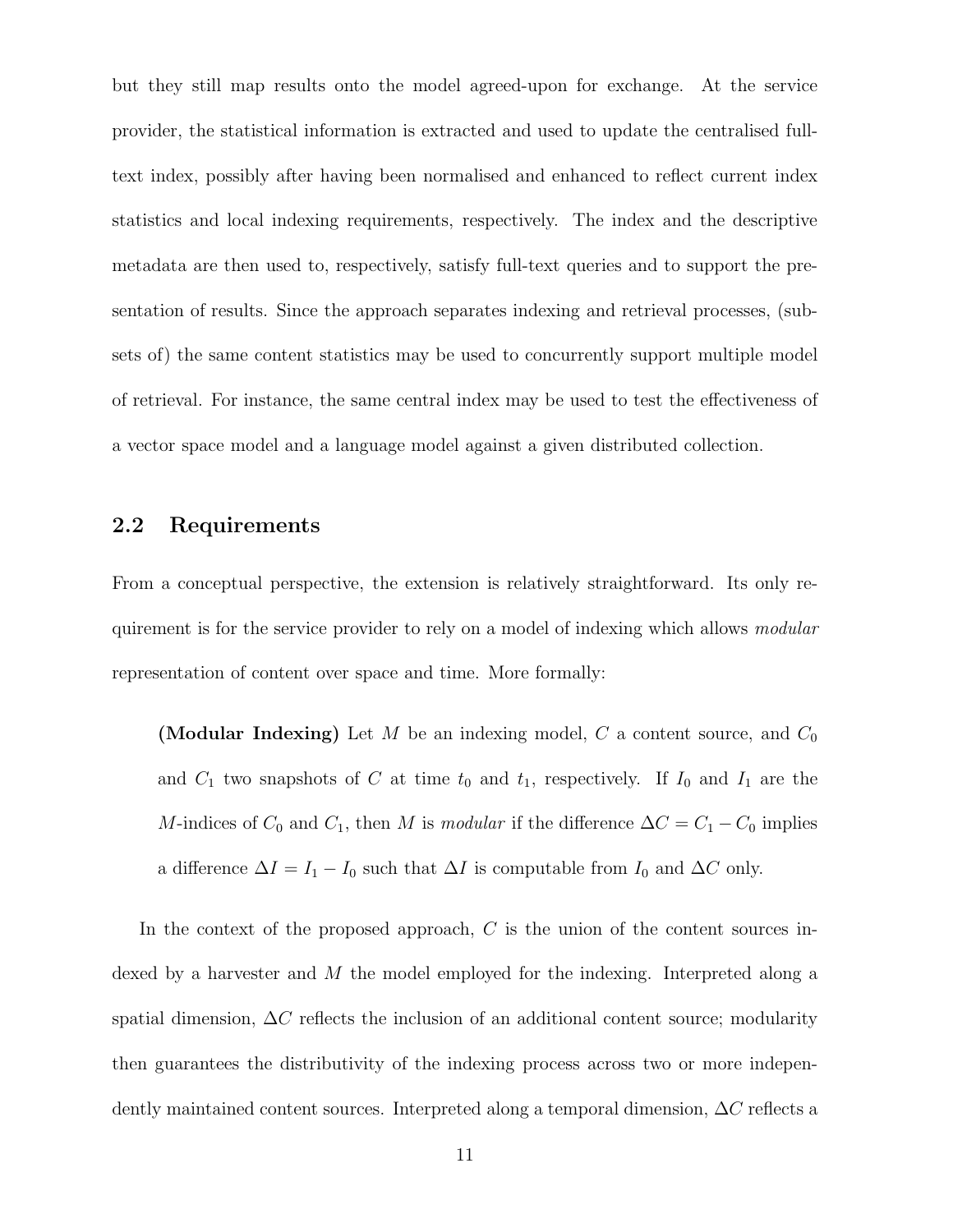change in one of the existing content sources; modularity then guarantees the incremental nature of the indexing process against each content source. In both cases, modularity of indexing relies on content properties which can be measured over document-grained increments. Most indexing models satisfy this requirement, for they either rely on termrelated properties which pertain to individual documents – such as in-document term number, frequency, and location – or else pertain to groups of documents and yet may still be progressively derived, such as inverse document frequency [Witten et al., 1999]. Overall, service providers can distribute indexing across content sources and maintain their centralised index over time as sources change or new sources are identified.

From a pragmatic perspective, on the other hand, the enriched semantics of the exchanged data may inject additional development complexity and resource consumption into the standard harvesting scenario. Most noticeably, it relies on the availability of collection management environments which:

(i) offer integrated management of descriptive metadata and full-text indices. In many cases, this may be accomplished within the boundary of a single technology; most full-text retrieval engines, for example, store content statistics and descriptive metadata within a single index structure. In other cases – normally when complex metadata structures are maintained and used independently from content-based retrieval services – the approach may require the synchronisation of collection management procedures (e.g. identification, insertion, modification, removal) across different technologies, from general-purposes relational databases with standard interfaces to full-text indexing engines with proprietary APIs.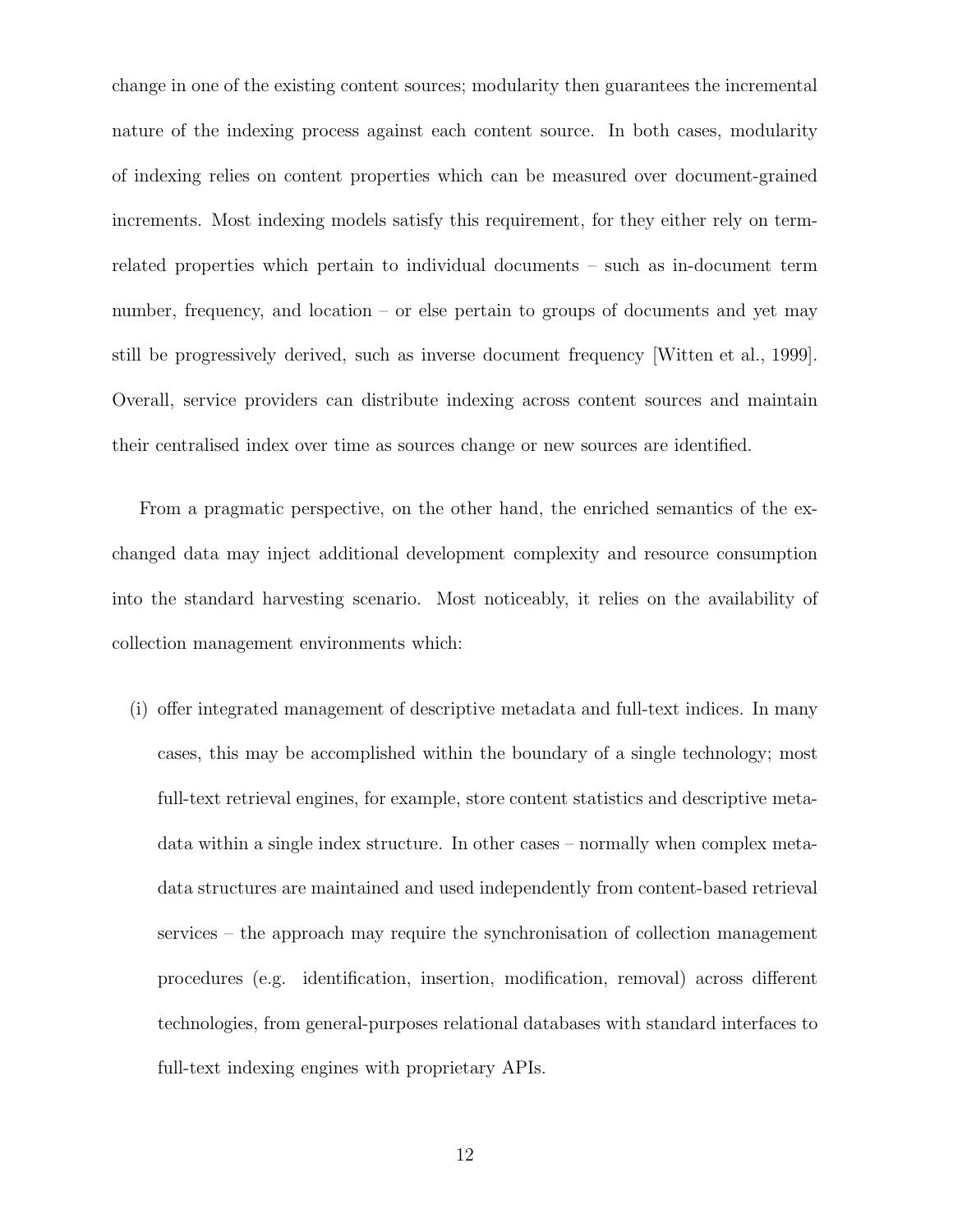(ii) accommodate the computational load which is normally associated with the increased size of indexing information over descriptive metadata.

Clearly, issues of data integration and size concern both ends of the exchange scenario. On an absolute scale, problems may seem more acute at the client side of the protocol, but the harvesting philosophy indicates that the server side is where adoption and scalability may be more obviously at stake. After all, data providers must now sustain the cost of generating, maintaining, and exposing full-text indices within their resource allocation policies; whenever such costs may not be directly justified in terms of local requirements, accommodating the novel dissemination requirements may prove difficult. In these cases, cost estimates will vary from case to case and only deployment experience may indicate what level of tool support may help to reduce complexity; for example, Section 4 shows that – under specific deployment assumption and QoS guarantees – low-cost implementations of the proposed extension are certainly possible. It should also be noted that while such 'grassroots' scenarios are well within the remit of current applications of the OAI-PMH protocol – and should thus be accounted for by any of its extensions – they are normally outside the scope of DIR approaches, where the availability of a local search engine is a basic requirement on content sources. Under these assumptions, there is no reason to associate our proposal with increased integration costs.

As to the issue of size, we expect compression to play an important role at both ends of the protocol. Lossless compression techniques based on optimised representation structures are the first obvious choice, be it for the persistent storage of indices, their in-memory management, or their transfer on the wire. Transport-level compression, in particular, is already within the standard OAI-PMH exchange semantics, albeit it has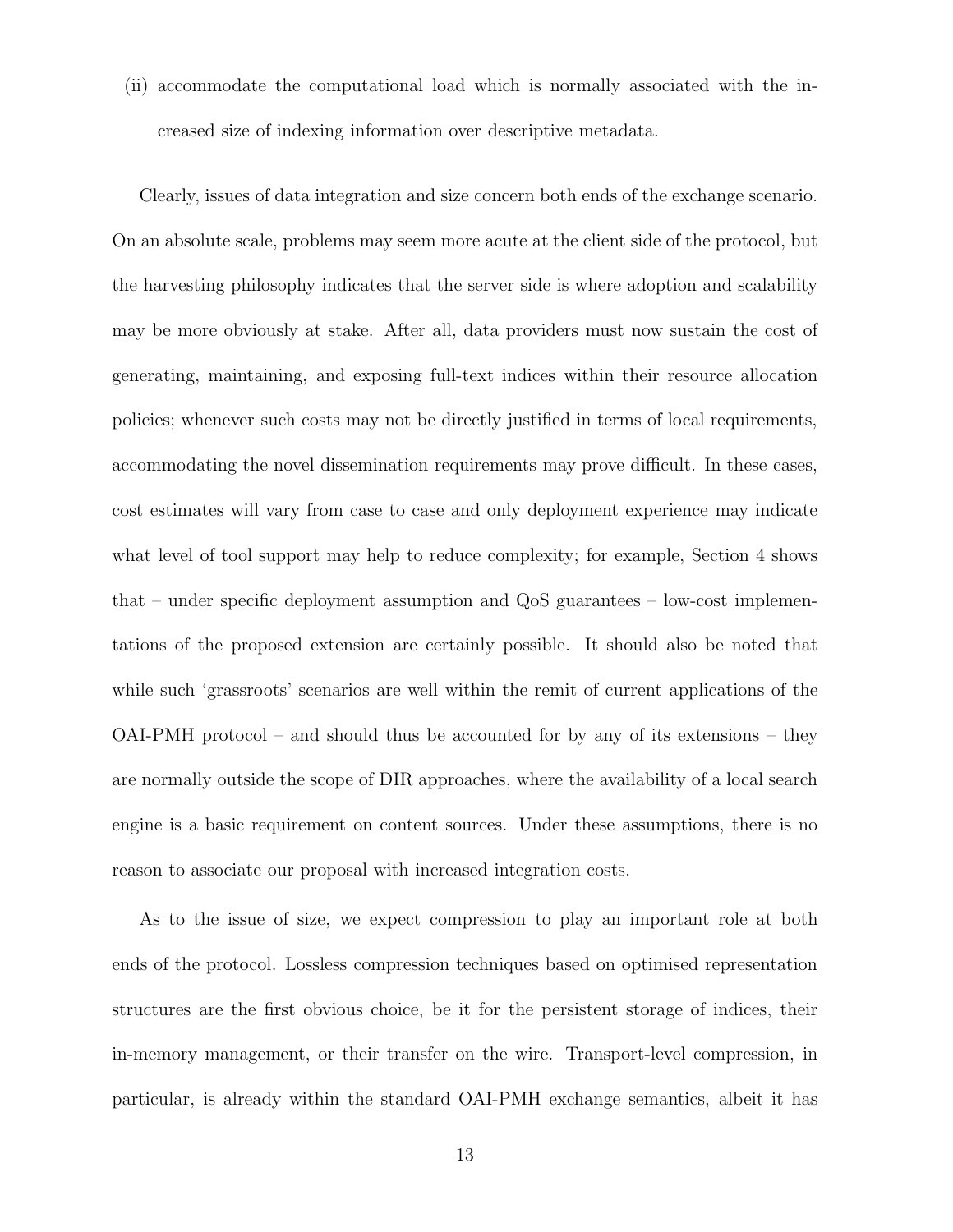been seldom used so far. In addition, the inherent off-line nature of the harvesting process suggests that compression ratios may be pushed further than they tend to be when decompression is a real-time observable of service provision.

Lossy compression techniques may also be conveniently used to complement lossless approaches. Well-known algorithms in Information Retrieval – ranging from standard case folding, stop-word removal, and stemming algorithms, to static index pruning and document summarisation algorithms (e.g. [Carmel et al., 2001, Lu and Callan, 2002]) – may all grant additional size reductions without excessively compromising the final quality of retrieval.

Admittedly, reducing the amount of information exchanged between data and service providers – rather than its size only – may reintroduce the problems of semantic interoperability which have proved to complicate the distribution of retrieval in the past. In Z39.50 parlance, for example, variations in stop-word removal and stemming algorithms across 'targets' (i.e. servers) have been previously associated with lack of retrieval consistency at 'origins' (i.e clients) [Lynch, 1997]. It should be noted, however, that semantic variations are now limited to indexing and do not otherwise impact on the consistency granted by a single model of retrieval. Furthermore, variations in indexing policies across data providers must be related to the indexing policy employed at the harvester side, i.e. the policy which ultimately determines the inclusion or exclusion of content from query results. These may well differ but, provided that the former are less aggressive than the latter, they can be normalised at the harvester side; normalisation procedures, in particular, occur off-line with respect to query submission and may thus be as sophisticated as they need to be. Remote indexing policies which are instead more aggressive than the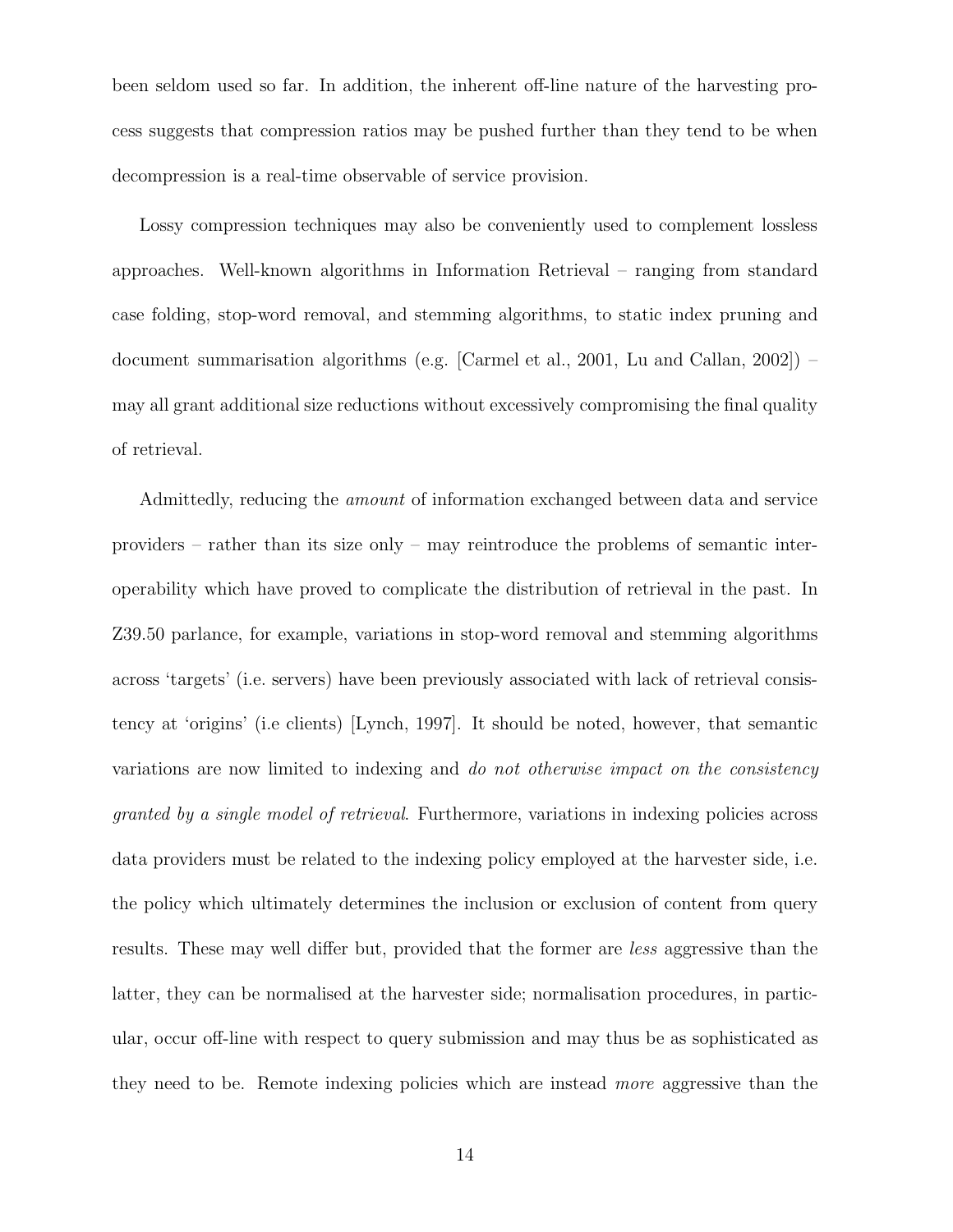centralised one are unavoidably associated with information loss at the harvester side. Notice, however, that it is well within the harvesting philosophy to leave data providers free to choose the optimal trade-off between the consumption of their computational resources – which may be minimised by an aggressive indexing policy – and the visibility of those resources within the federated environment, which may be instead maximised by a relaxed indexing strategy. Put differently, data providers have full control on the impact that their local indexing policies may have on the dissemination of their resources.

One final, pragmatic question concerns the suitability of the OAI-PMH to support the extended exchange semantics. We dedicate the next Section to a possible answer.

# **3 The Protocol**

We first summarise the main features of the OAI-PMH and then assess two strategies to deploy the extended exchange semantics on top of the existing OAI infrastructure.

## **3.1 OAI-PMH**

At its heart, the OAI-PMH is a client-server protocol for the selective exchange of selfdescribing data [Lagoze et al., 2002b].

As shown in Figure 4, six types of requests are available to clients: three auxiliary requests to discover capabilities of servers (Identify, ListMetadataFormats, ListSets) and three primary requests to solicit data from servers in accordance with their capabilities (GetRecord, ListRecords, ListIdentifiers). To support *incremental* harvesting, servers associate their data with timestamp information and then maintain it with a granularity of days or seconds; clients may then use timestamps to temporally scope their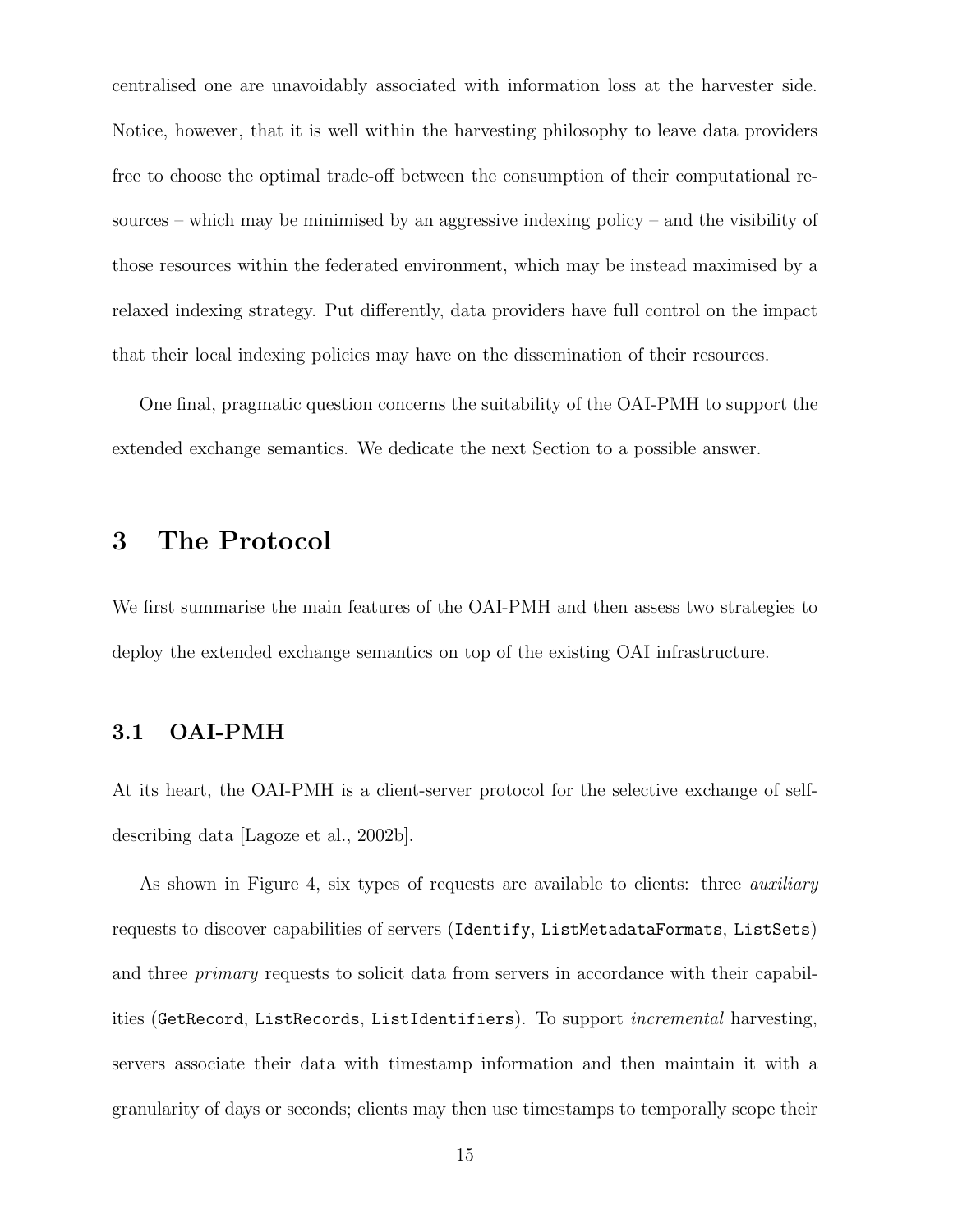ListRecords request and ListIdentifiers requests. To support *selective* harvesting, servers may organise data in one ore more hierarchies of potentially overlapping datasets; clients may then specify a dataset to spatially scope their ListRecords requests and ListIdentifiers requests. Simple session management mechanisms support large data transfers in the face of transaction failures. For ease of deployment, the overall semantics of exchange – including error semantics – is 'tunnelled' within HTTP's, while XML provides syntax and high-level semantics for response payloads. Infrastructural issues of authentication, load balancing, and compression are outside the protocol's semantics and must be resolved within a broader scope (e.g. at the HTTP level).

The exact semantics of the exchanged data is formally undefined but, by design, it is expected to fall within the domain of content metadata; indeed, all servers are required to produce DC metadata on request. In particular, an exchange model associates servers with repositories of *resources* and resources with one or more metadata descriptions, or records; the latter form the basic unit of exchange. The model says little about resources (e.g. degree of abstraction, content semantics, location, identification, accessibility, persistence, etc.), but it offers a layered model of metadata in which records are format-specific instantiations of fully abstract resource descriptions, or items; items support the association of multiple metadata descriptions with a single resource (e.g. context-dependent or task-dependent annotations). The identification of items and formats is explicit; the protocol suggests an implementation scheme for item identifiers (e.g. oai:dp:hep-th/9901001) and defines an extensible lists of format identifiers (e.g. oai dc for the required DC). Individual records are instead implicitly identified by their format and the item they instantiate; they are nonetheless explicitly associated with datestamps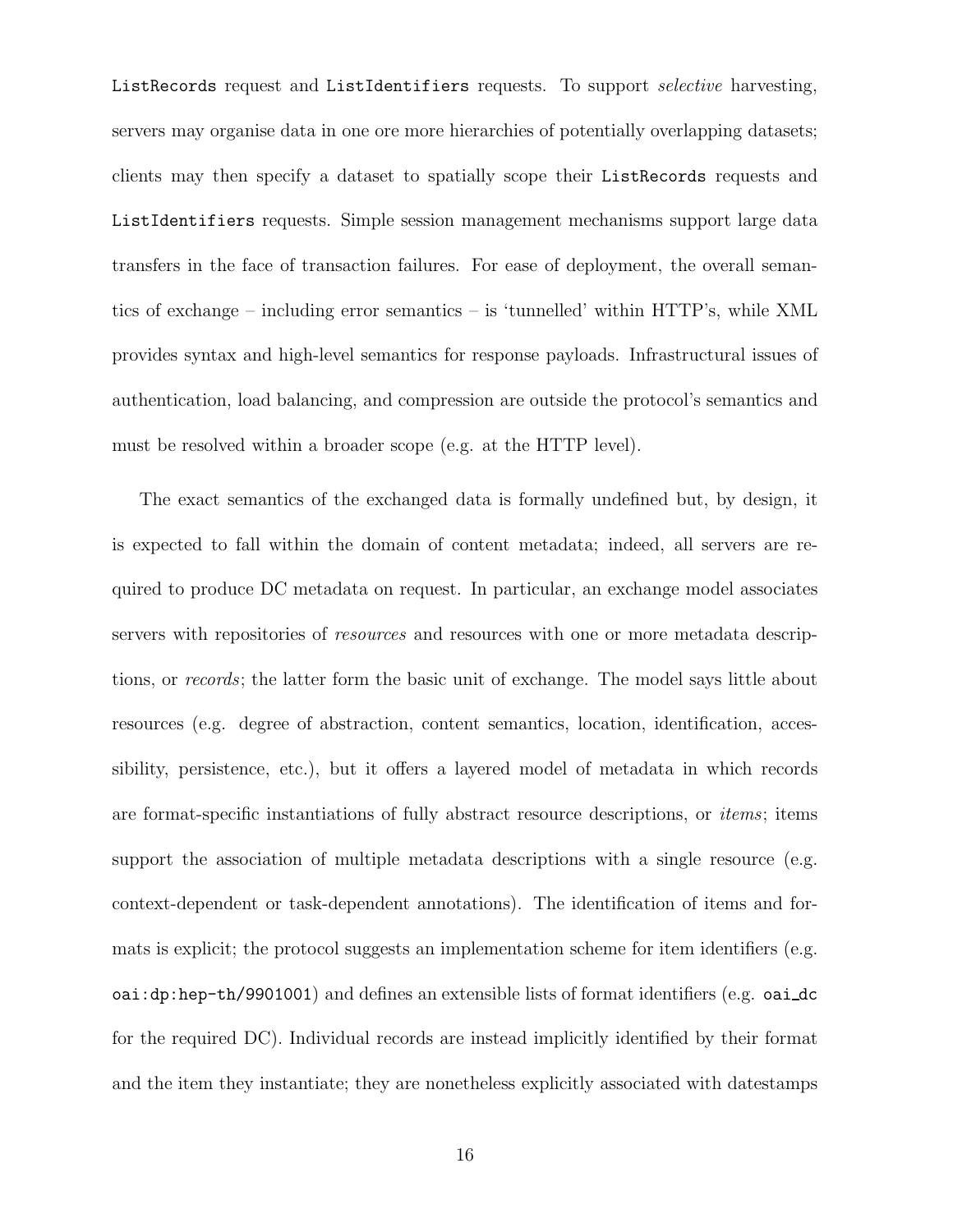and thus may change independently from their items. As an example of OAI-PMH data exchange, the following HTTP GET request:

http://www.dp.org/oai?

```
verb=ListRecords&MetadataPrefix=oai dc&from=2005-01-01
asks a server available at http://www.dp.org/oai to return all the DC records which
have changed since the start of the year. The following is a sample response<sup>4</sup>:
```
<OAI-PMH>

```
<responseDate>2005-01-01T19:20:30Z</responseDate>
```

```
<request verb="ListRecords" from="2005-01-01"
```
metadataPrefix="oai dc">http://www.dp.org/OAI</request>

<ListRecords>

...

<record>

<header>

```
<identifier>oai:dp:hep-th/9901001</identifier>
```

```
<datestamp>2005-02-18</datestamp>
```
</header>

<metadata>

<dc>

```
<title>Opera Minora</title>
```
<creator>Cornelius Tacitus</creator>

<identifier>http://www.dp.org/res/9901001.html</identifier>

...  $\langle$  dc>

<sup>4</sup>For clarity, namespace information is omitted in this and following examples.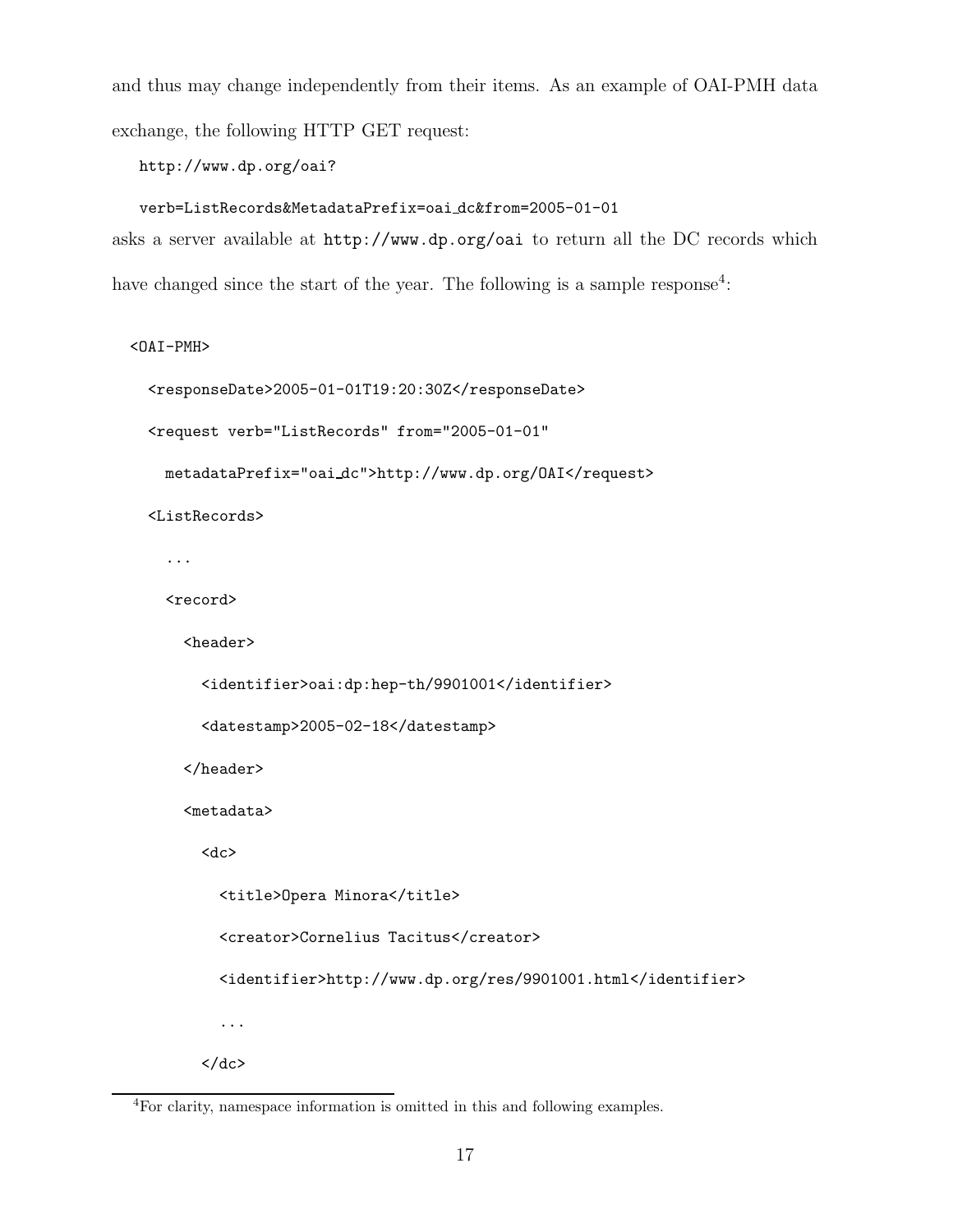```
</metadata>
    \langlerecord>
    ...
  </ListRecords>
</OAI-PMH>
```
## **3.2 Design Strategies**

The increasing popularity of the OAI-PMH has generated some interest in using the protocol beyond its original design assumptions.

Building on the generality of the data model, original use has sometimes been predicated on creative instantiations of the modelling primitives. As resources have been mapped onto usage logs, thesaurus terms, registry entries, and even users, the protocol has shown its suitability for generic distributed state maintenance [de Sompel et al., 2003].

In other cases, the exchange semantics has been extended to accommodate additional functionality. For example, protocol extensions have supported inter-components interactions within distributed DL frameworks [Suleman and Fox, 2002], content crawling [Dijk, 2004], authentication, subscription, and notification schemes [Chou et al., 2003], as well as functionality intended to reduce complexity for data and service providers within specific communities of adoption [Simons and Bird, 2003].

Both design routes are available for our protocol; in particular, we could conceive it as either an *application* or an *extension* of the OAI-PMH. The first solution may be simply predicated on:

(i) a specialisation of the protocol's data model;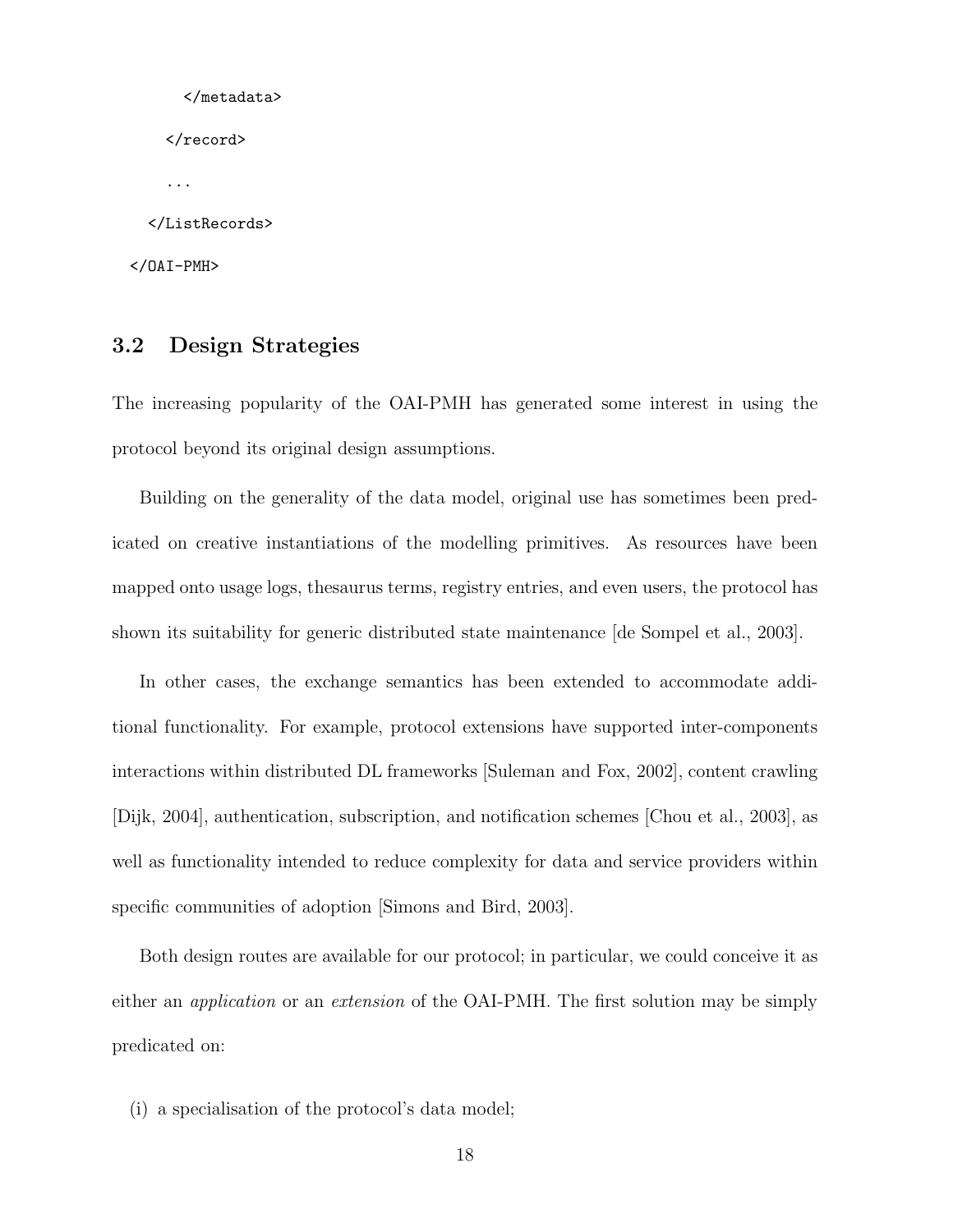(ii) the definition of a dedicated format for the integrated exchange of descriptive metadata and content statistics.

The data model specialisation would simply introduce constraints on the notion of resource which are required by the assumption of full-text indexing. Namely:

- (a) resources have at least one digital and text-based physical manifestation ;
- (b) a distinguished manifestation of the resource, the primary manifestation, satisfies (a) and is designated to represent the content of the resource for harvesting purposes.

The dedicated format would instead bind descriptive metadata and content statistics of primary manifestations to individual request/response interactions, so as to avoid the synchronisation problems which may arise if each form was harvested independently from the other.

Overall, an application of the protocol drafted along these lines is appealing, as it proves the concept whilst requiring no change to the protocol and its deployment infrastructure. While it may immediately serve the needs of specific communities, however, its design is rather ad-hoc and requires the definition of dedicated formats for each variation in the shape of descriptive metadata and/or content statistics. This induces a 'combinatorial' approach to standardisation which may unnecessarily compromise interoperability across communities of adoption.

To illustrate the full potential of the approach, we concentrate instead on the definition of a more modular exchange mechanism which may gracefully accommodate arbitrary forms of descriptive metadata and content statistics. Specifically, we retain the data model specialisation defined above, as well as the binding of metadata and content statistics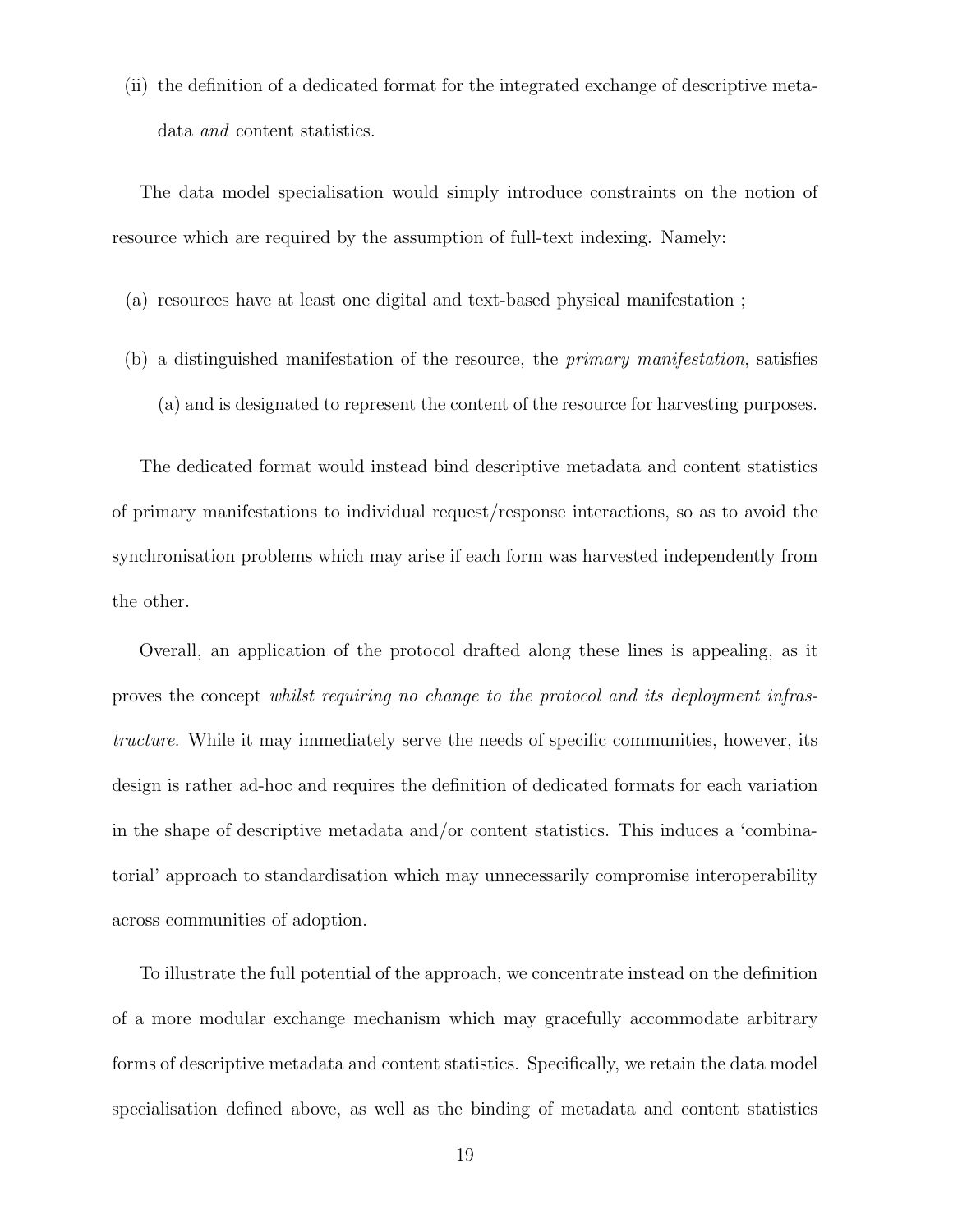within individual request/response interactions. However, we now identify each form of data independently from the other and thus assume that a record includes both a metadata part and an index part. In particular, we expect requests to specify a format for the metadata part and a format for the index part.

This leads to a protocol extension defined by:

- 1) the addition of an auxiliary request ListIndexFormats with associated response format;
- 2) the addition of an optional parameter indexPrefix to primary requests;
- 3) the addition of an optional index child to record elements contained in responses to primary requests.

ListIndexFormats allows the discovery of the index formats supported by servers, and is thus a straightforward extension of ListMetadataFormats to the index part of records. Similarly, indexPrefix specifies the format of the index part of records and thus mirrors metadataPrefix and its associated error semantics. Finally, index elements contain the index part of records and follow the standard metadata elements within responses.

The extension of the sample request/response pair shown in Section 3.1 may then be the following:

```
http://www.dp.org/oai?
```
verb=ListRecords&metadataPrefix=oai dc&indexPrefix=tf basic &from=2005-01-01

<OAI-PMH>

...

20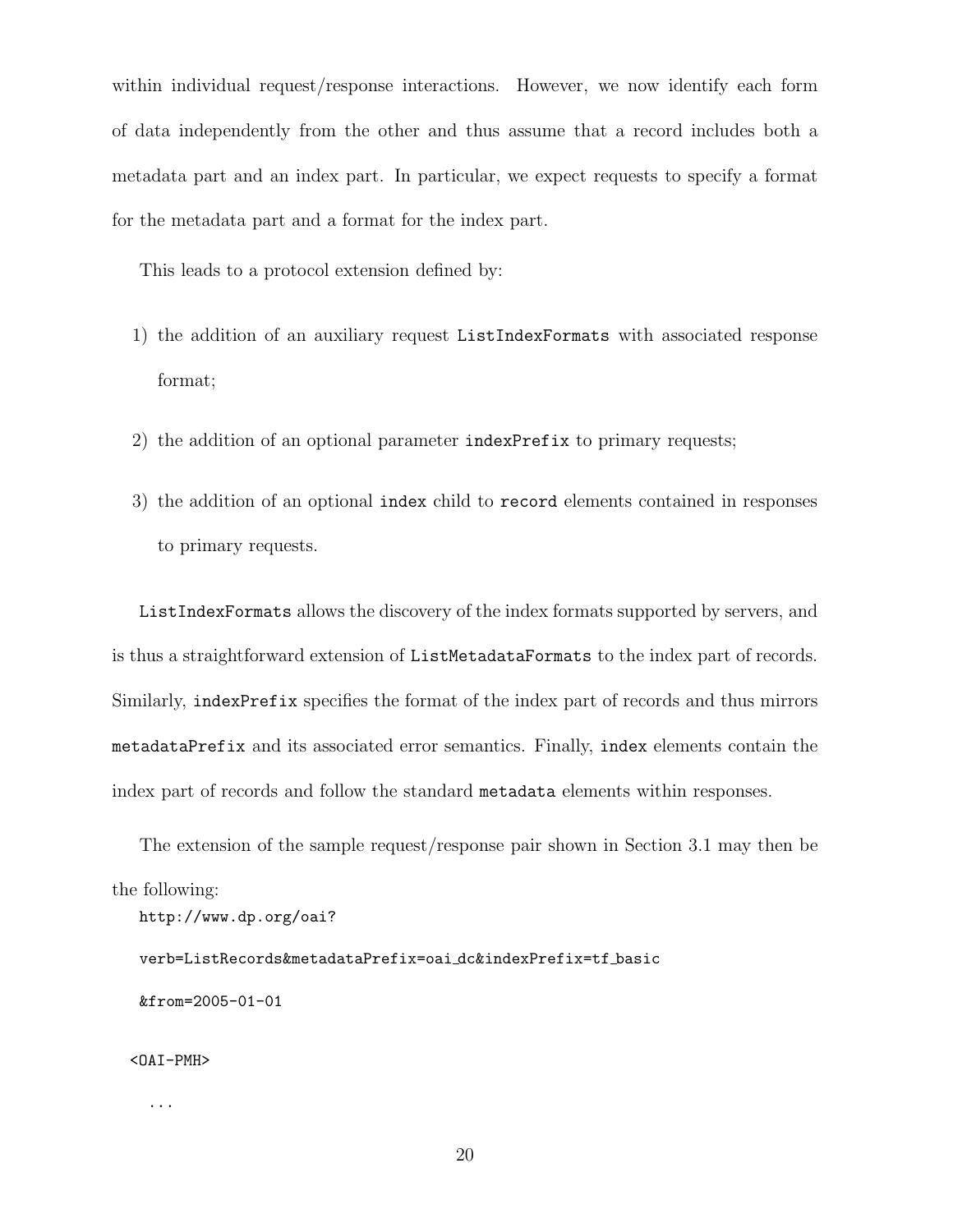```
<ListRecords>
```

```
...
  <record>
    ...
    <metadata>
      dc>...<dc></metadata>
    <index>
      <terms>
        ...
        <term name="opera" freq="26">
        <term name="minora" freq="36">
        ...
      </terms>
    </index>
  </record>
  ...
</ListRecords>
```

```
</OAI-PMH>
```
Here, **tf\_basic** is the identifier of a simple format which captures the name and frequency of occurrence of the terms chosen to represent primary manifestations (possibly after stemming and stop-word removal). The underlying model serves the purpose of a proof of concept but supports most of the indexing models which may be employed at the client side. Variations are of course possible; for example, a format which captures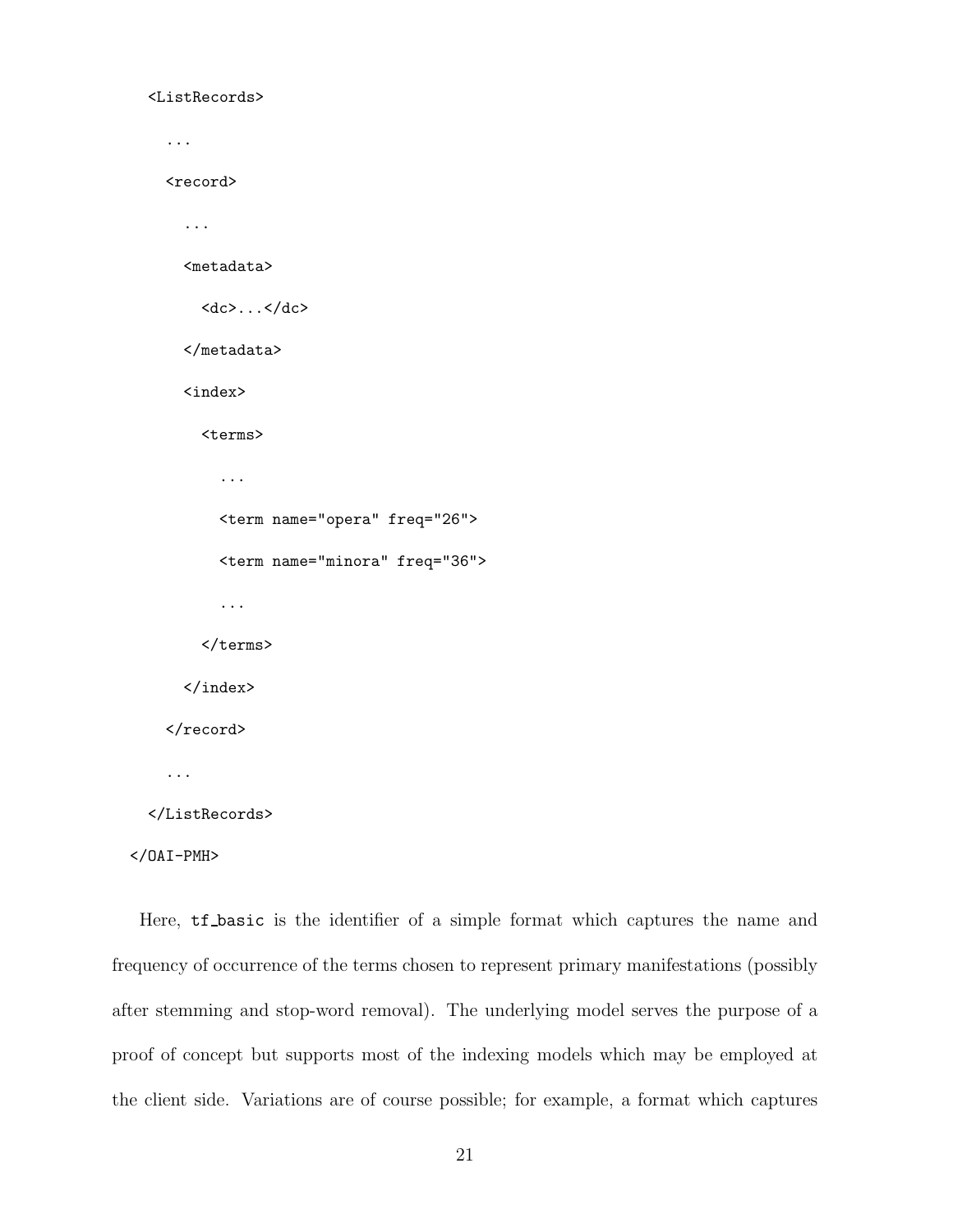only term names and document lengths would decrease resource consumption and still support simple models of boolean retrieval. On the other hand, a model which includes positional information for each term occurrence would increase resource consumption but also support proximity searches at the client side.

Overall, we believe that implementing the proposed extension does not layer excessive complexity over existing clients and servers. Conceptually, the extension is also backwardscompatible for the optionality of its features within requests and responses need not be observed by standard client implementations. The latter, in particular, would simply omit optional parameters, ignore the existence of new requests, and always process responses which are structurally identical to those produced by standard server implementations.

Unfortunately, technical reasons inject more disturbance within the protocol infrastructure than conceptually necessary. In particular, the carefully controlled extensibility associated with the OAI namespace requires the modified semantics of the record element - and in fact all elements within protocol responses which recursively depend on it - to be defined within a new namespace<sup>5</sup>. Accordingly, namespace-aware clients would necessarily break upon receiving responses from extended server implementations. Ultimately, this forces standard and extended server implementations to live (and be maintained) side by side at two different network locations.

In conclusion, both design solutions have advantages and disadvantages: a protocol application lacks in generality, whilst a protocol extension denies technical guarantees of

<sup>5</sup>Of course, this reflects an assumption that namespaces are owned and that ownership extends to element semantics, rather than element names alone. There are many who do not subscribe by this view and consider third party extensions of namespaces an acceptable practice, especially when the extended element semantics is, as in our case, fully backward-compatible.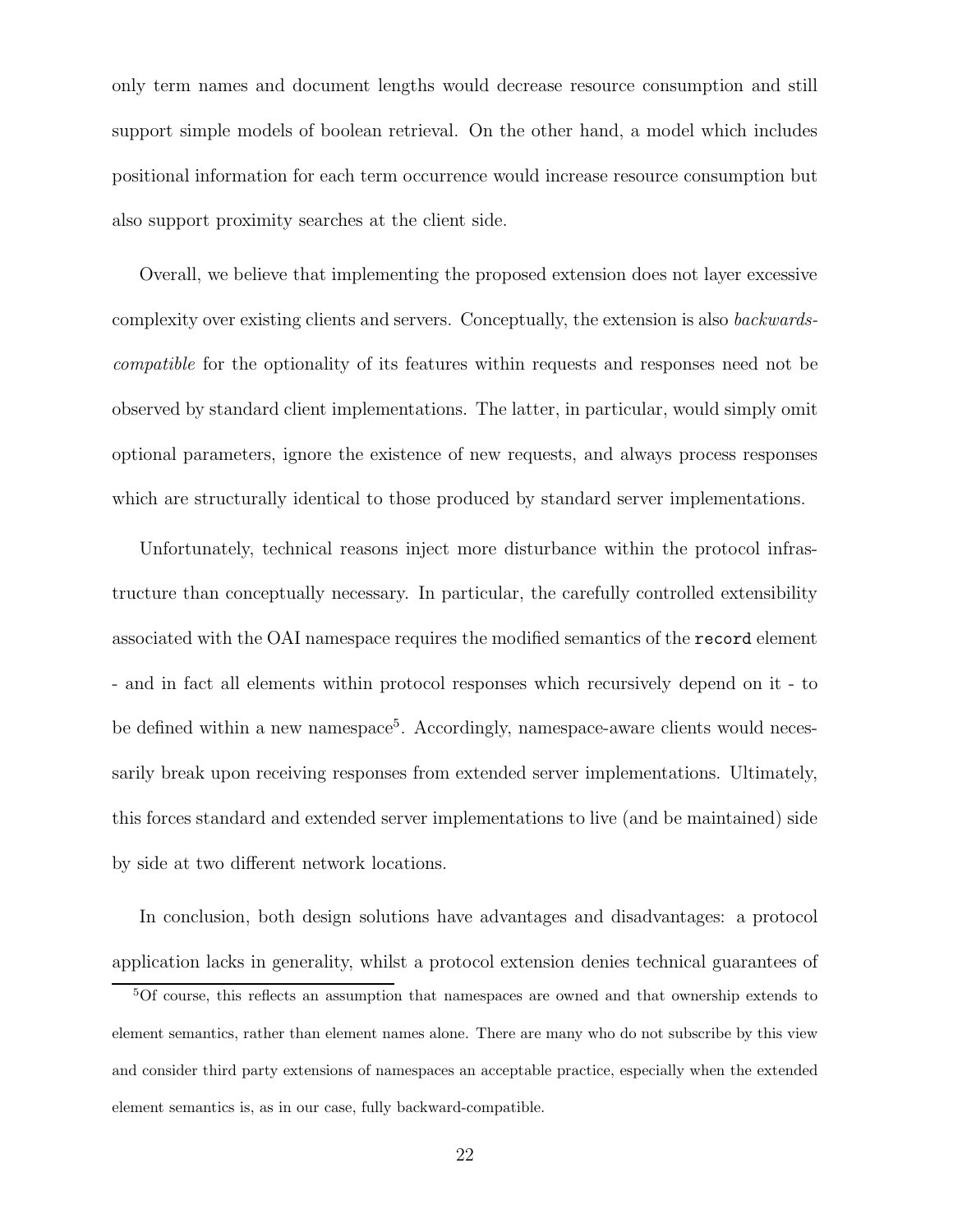backward-compatibility. We believe that the latter offers nonetheless a stronger proof of concept and thus suits best the purposes of this paper. Accordingly, we adopt the proposed protocol extension to test the prototype implementation discussed in the next Section.

# **4 The Prototype**

As a proof-of-concept implementation of the approach, we have built a prototype service for full-text searching of remote content collections held at one or more data providers<sup>6</sup>. User queries at the service provider are resolved against a local index asynchronously populated with content statistics which are periodically and incrementally gathered from the data providers. Communication between service and data providers is governed by the protocol proposed in Section 3.

For simplicity, collection management at data providers is modelled as a dedicated and entirely automated activity: content resources are inferred from Web-accessible files and described by mechanically derivable properties (from URIs to, when possible, titles and authors). In a production environment, this model may not grant high-quality descriptive metadata across all resources, but it makes our prototype self-contained and thus suits the purpose of an easily deployable demonstration.

The architecture of the prototype may be illustrated along the divide between data and service providers. The main components at the service provider side are shown in Figure 5 and are briefly described as follows.

 $6$ The prototype is currently available for demonstration and download at  $http://www.ilab.cis.$ strath.ac.uk/ft-oai.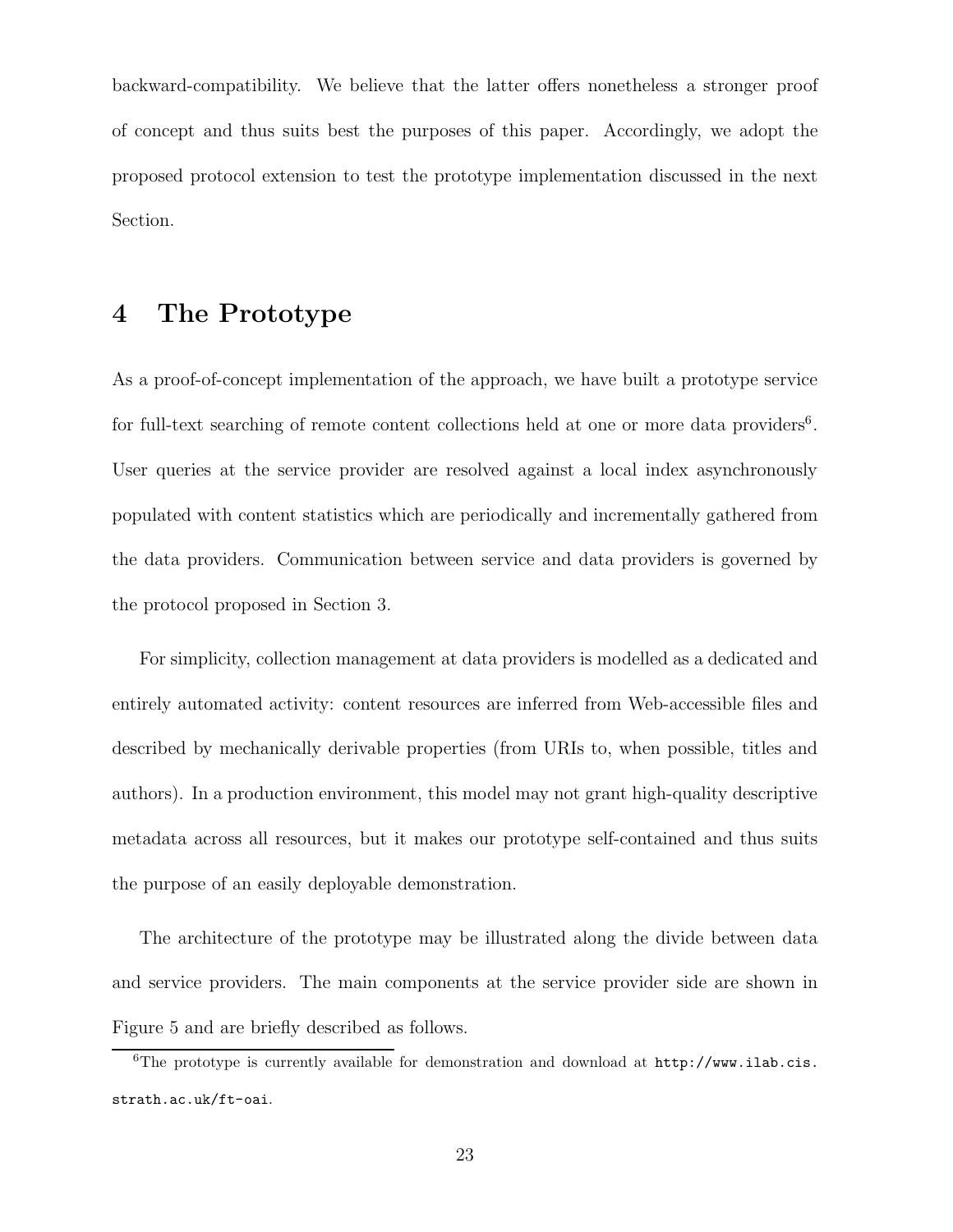A Collection Manager component is configured to infer a collection from one or more storage hierarchies. The hierarchies are physical parts of the collection but their semantics is not predefined; they may reflect a logical partition of the collection, a storage allocation strategy, or simply the presence of intra-organisational boundaries. In particular, a hierarchy may reside on local or remote storage, provided that there exists a base URL which can be extended with the path that connects the root of the hierarchy to a file below it to yield the URL of the file. At the leaves of the hierarchy, the Collection Manager interprets homonymous files as manifestations of the same resource and infers primary manifestations on the basis of a configurable ordering of the supported file formats. For example, Portable Document Format (PDF) manifestations may be preferred over HTML ones, if they are or become available at some point in time.

The Content Manager allocates a Crawler component to each storage hierarchy with the intention to periodically monitor additions, modifications, and deletions of primary manifestations in the hierarchy. Upon observing a collection management event, the Crawler reports it to the Collection Manager which reflects it onto a persistent index of the collection through the mediation of an Index Manager component. For a new resource or a modification of a resource, in particular, the Collection Manager delegates to a formatspecific Extractor component the task of deriving the full text content and metadata from the resource's primary manifestation. Collectively, we refer to the Extractor's output as the indlet of the resource. Clearly, metadata properties may vary in nature, quantity, and quality across Extractors, with an expectation that structured data formats (such as PDF or XML vocabularies) may be leveraged towards better metadata generation.

The Collection Manager enriches the indlet of the resource with its URL, date of last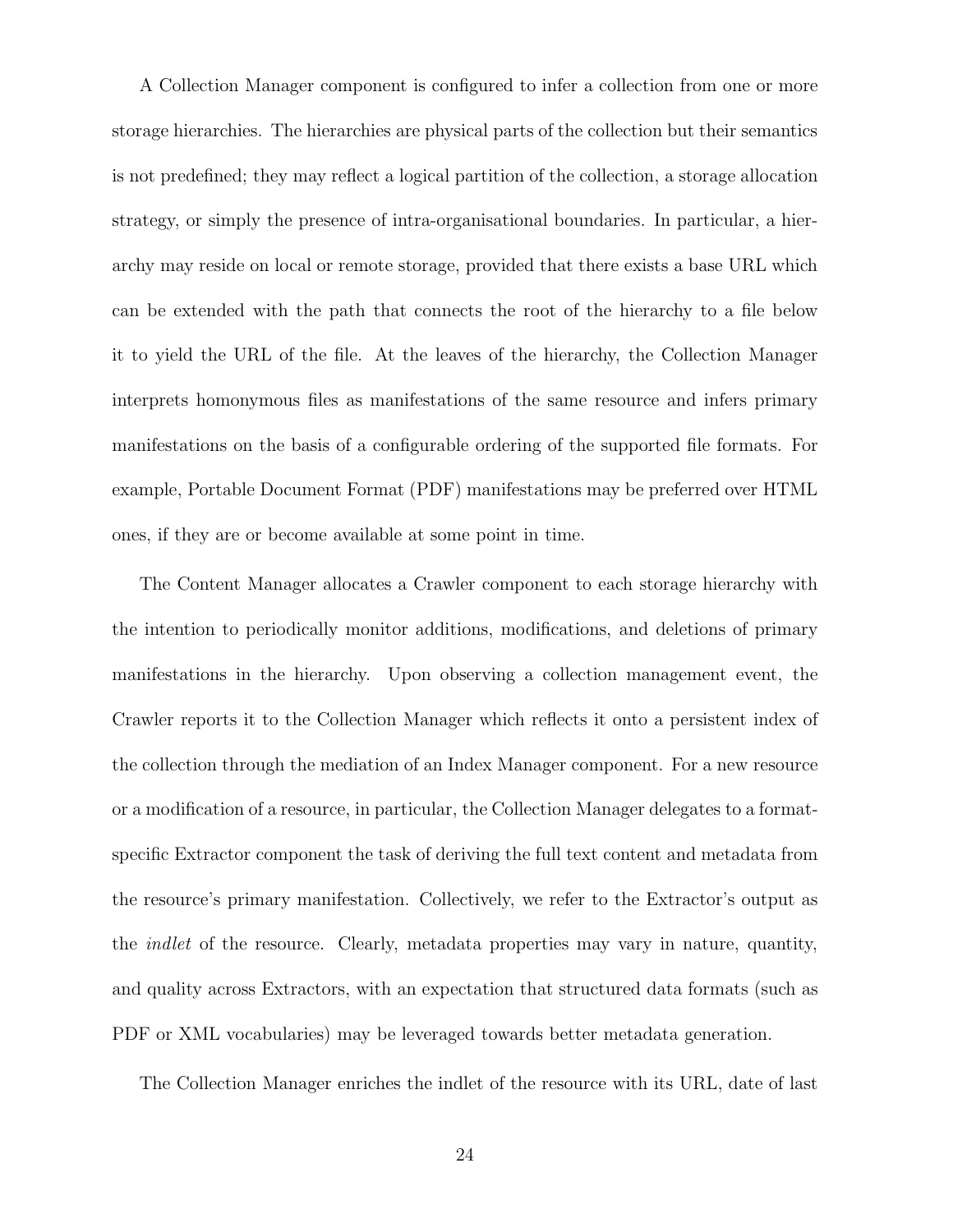modification, and other format-independent, system-level resource properties, and finally submits it to the Index Manager. Here, the full content of the resource is subjected to a configurable process of lexical analysis during which the individual terms which comprise it are: (i) filtered against a list of stop-words, (ii) normalised into a list of distinct stems, (iii) annotated with their frequency of occurrence, and finally (iv) persisted in the collection index along with the associated metadata.

Asynchronously, the Index Manager exposes indlets to a server-side implementation of the extended OAI protocol. From each indlet which matches the scope of the client requests, the extended OAI server extracts a oai\_dc record and a tf\_basic record. It then serialises the list of such records in XML as shown in Section 3, and finally returns the serialisation to remote clients in a compressed form.

The software stack at the data provider is rooted in the Java platform platform, as shown in Figure 6. The implementation maximises reuse by leveraging three projects of the Apache Software Foundation and a project of the Online Computer Library Centre. OCLC's OAI-Cat<sup>7</sup> is a mature server-side and client-side implementation of the latest version of the standard OAI protocol. The flexibility of its design – particularly the abstraction over the back end and the modularity of its components – has greatly simplified the implementation of the extended OAI server and its interaction with the Index Manager. As a servlet-based web application,  $OAI\text{-}Cat^8$  runs within a dedicated run-time and Apache Tomcat has provided here the obvious instantiation. Apache's Commons VFS<sup>9</sup> has instead provided the abstraction over local and remote file systems required

<sup>7</sup>See http://www.oclc.org/research/software/oai/cat.htm.

<sup>8</sup>See http://tomcat.apache.org.

 $^{9}$ See http://jakarta.apache.org/commons/vfs.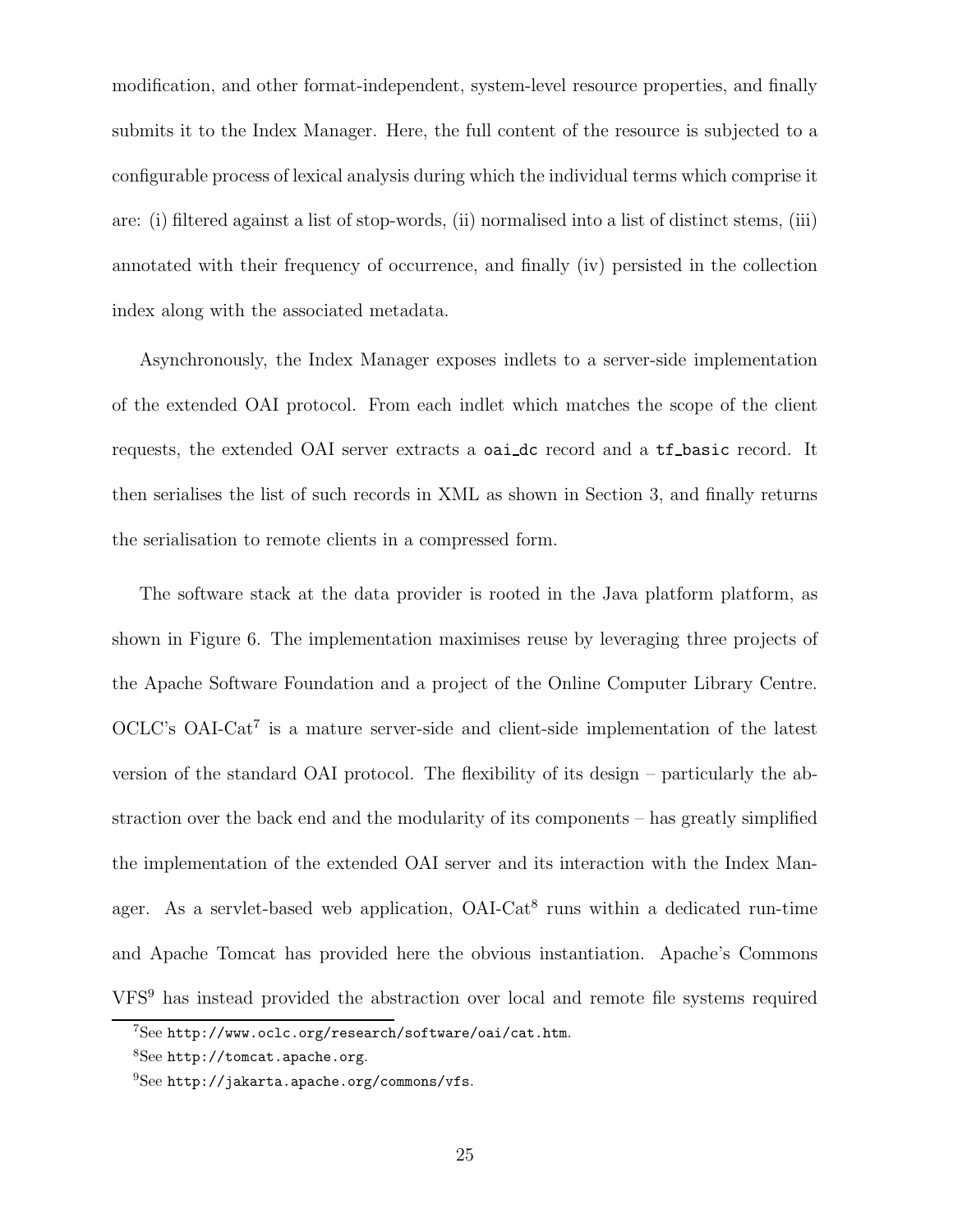by Crawlers, including those accessible via FTP, HTPP/S, WebDav as well as those embedded within compressed files. Finally, and most importantly, the Index Manager offers high-level access to a selection of the functionality provided by Apache's Lucene<sup>10</sup>, an high-performance full text indexing and search system for cross-platform application development.

The architecture at the service provider is comparatively simpler and the software stack exhibits a smaller number of dependencies, as shown in Figure 7. A configurable client-side implementation of the extended OAI Client component periodically requests new oai dc and tf basic records from one or more data providers. Upon receiving some, it decompresses them, deserialises them into indlets, and finally hands the indlets over to an Index Manager component for ingestion into a local persistent index common to all data providers. Asynchronously, the Index Manager exposes the index to two Searcher components which rely on content statistics and descriptive metadata to, respectively, resolve user queries present query results, respectively. The Searchers resolve queries according to a vector space and a language model.

We have tested the prototype against a distribution of the three collections in the Aquaint TREC corpus across two institutions located in different countries. The SGML documents in each collection have been mapped onto individual files, while randomly selected files have been automatically encoded in PDF to emulate multiplicity of manifestations (SGML manifestations were nonetheless configured as primary). The resulting file collections have then been randomly distributed across ad-hoc storage hierarchies and also partitioned along a temporal dimension, so that we could test the prototype's be-

 $10$ See http://lucene.apache.org.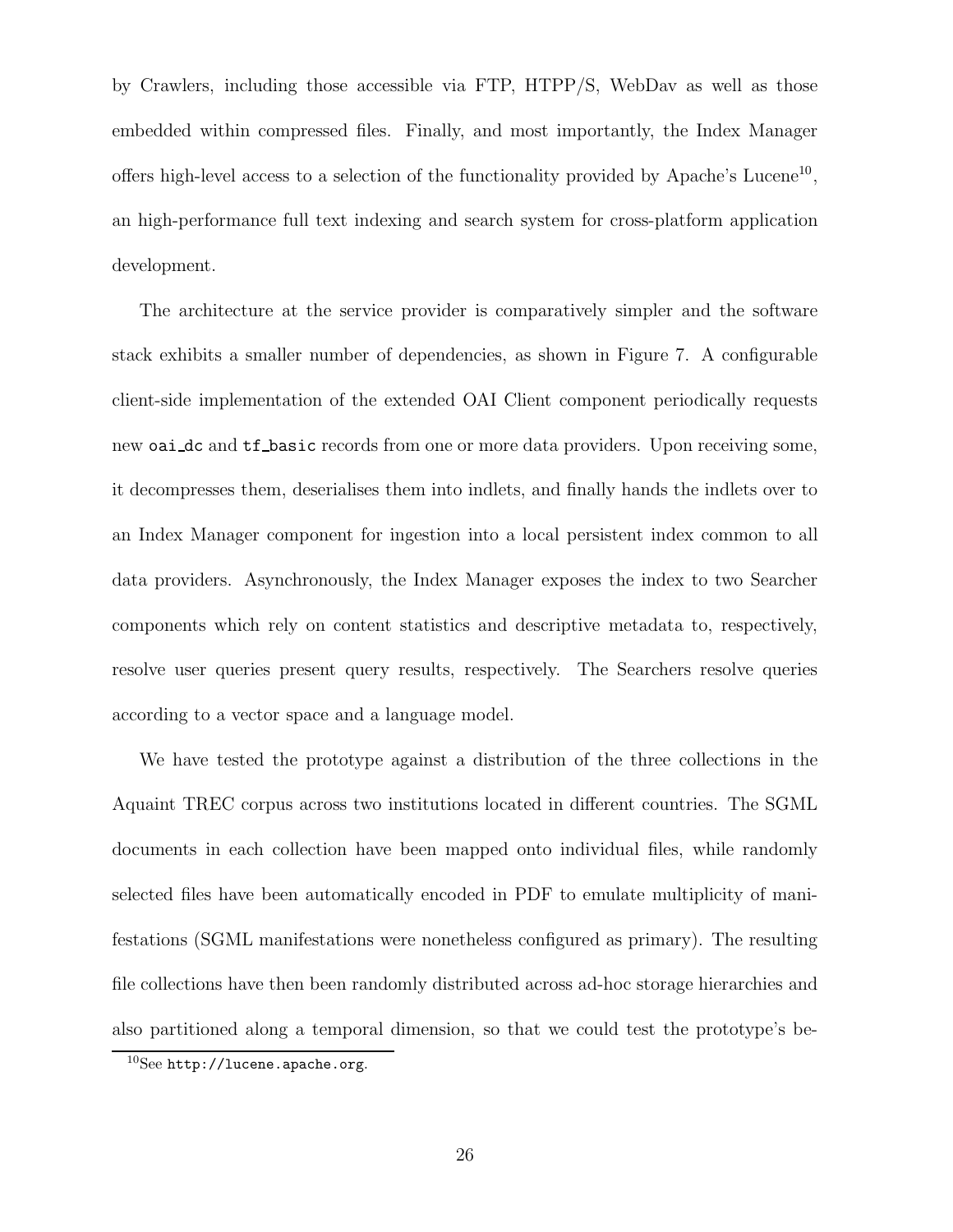haviour with respect to incremental and periodical harvesting. We have then simulated a sequence of management events at each collection (additions, deletions, etc.) and reflected the same sequence against an index of the centralised union of all collections. The small differences observed over time between the index of the global collection and the index built from harvesting each collection have given us confidence in the soundness of the protocol proposed in Section 3. As importantly, the implementation has confirmed that the additional development complexity associated with the protocol extension concentrates on back-end interactions and that, under specific development assumptions, it can be minimised.

# **5 Related Work**

The relationships between the proposed approach, distributed retrieval, content crawling, and existing implementations of the harvesting model have been already discussed in Section 1. It is worth emphasising here that client-server retrieval already relies on the harvesting model whenever it centralises content source descriptions for the purposes of selective query distribution [Callan, 2000a, Callan and Connell, 2001, Craswell, 2000]. The use of the Z39.50 protocol as an infrastructural medium for the exchange of content source descriptions is explored in [Larson, 2003]. However, these applications of the model occurs within a substantially different approach. Source descriptions are course-grained content indices and as such support the selection of content source ass the run-time targets of query distribution; full-content indices are fine-grained content descriptions and as such support local query execution. In the first case, harvesting is ancillary to distributed retrieval, in the second it enables centralised retrieval of remotely distributed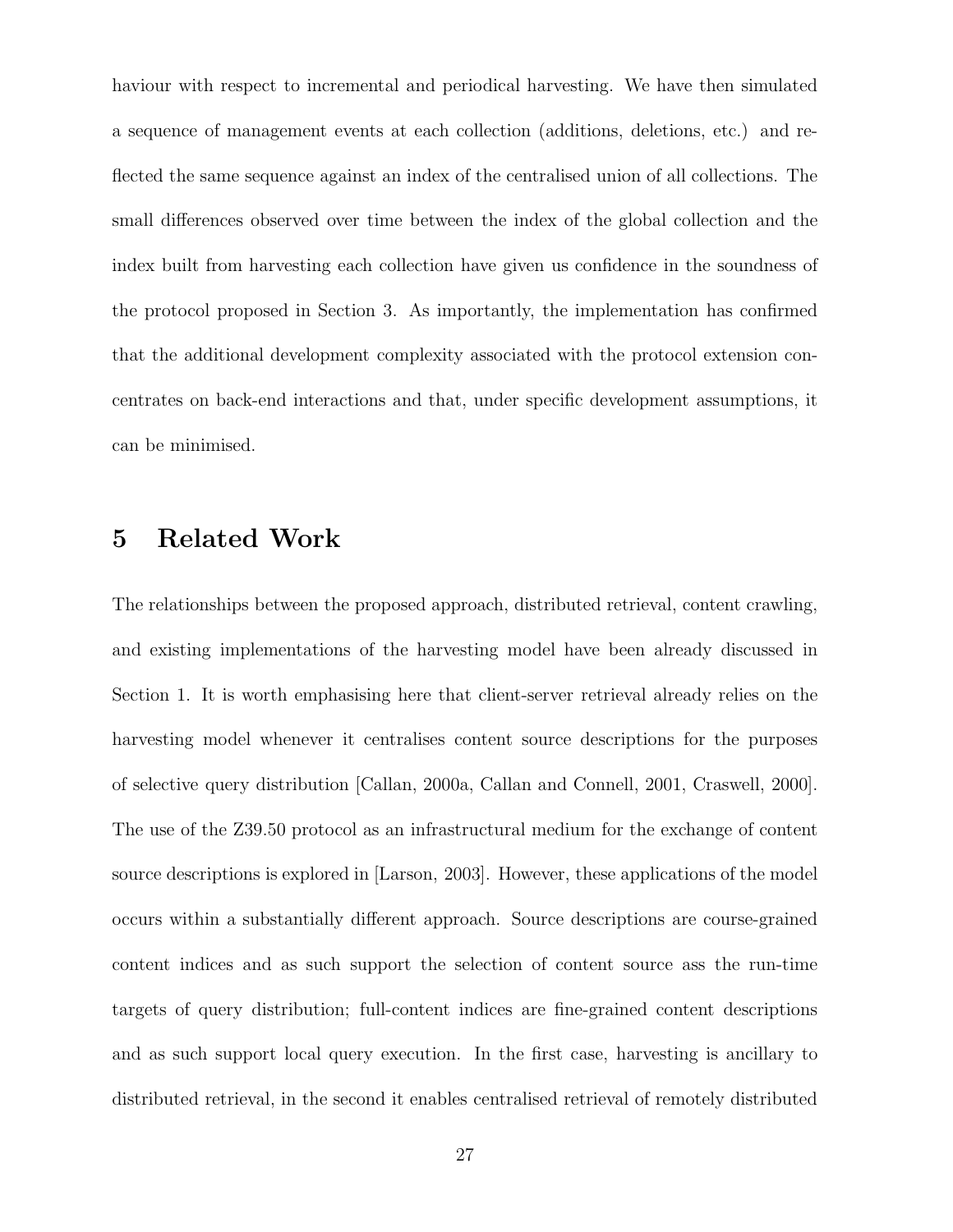content.

Additional synergies between content crawling and metadata harvesting may also be found in [Liu et al., 2002], [Nelson et al., 2005], and [Warner et al., 2006] where the OAI infrastructure of data providers and service providers is leveraged towards improved indexing of Web-accessible content. As referred to in Section 1, the direct use of the OAI-PMH for content crawling is addressed in  $[de \text{ Sompel et al.}, 2004]$  and in  $[Dijk, 2004]^{11}$ . The relevance of Information Retrieval techniques, primarily those related to both lossy and lossless compression, and the relationship with other extensions of the OAI-PMH have already been mentioned in Section 2.2 and Section 3.2, respectively. Here, we concentrate on what, to the best of our knowledge, is the only work which directly shares some of our motivations.

The Harvest system [Bowman et al., 1995] was initially proposed in the mid-nineties as a sophisticated, fully customisable, end-to-end solution for large-scale, distributed, content-based retrieval over the inter-network. Its open-source implementation has attracted some attention and, to some extent, survives to these days. Harvesting is a central component of the system's architecture and its contribution to the development of the OAI-PMH has been repeatedly (if somewhat superficially) acknowledged in the Digital Library community. Unlike the OAI-PMH, however, the system poses no conceptual constraints on the semantics of the harvested data, which may range from manually authored, descriptive metadata, to automatically computed statistics specific to the type of the processed resources. Text-based formats, in particular, are processed along lines

<sup>&</sup>lt;sup>11</sup>See also Sitemaps, a recent Google initiative which uses OAI as one of the optimisation mechanisms for crawling (https://www.google.com/webmasters/sitemaps/docs/en\_GB/about.html).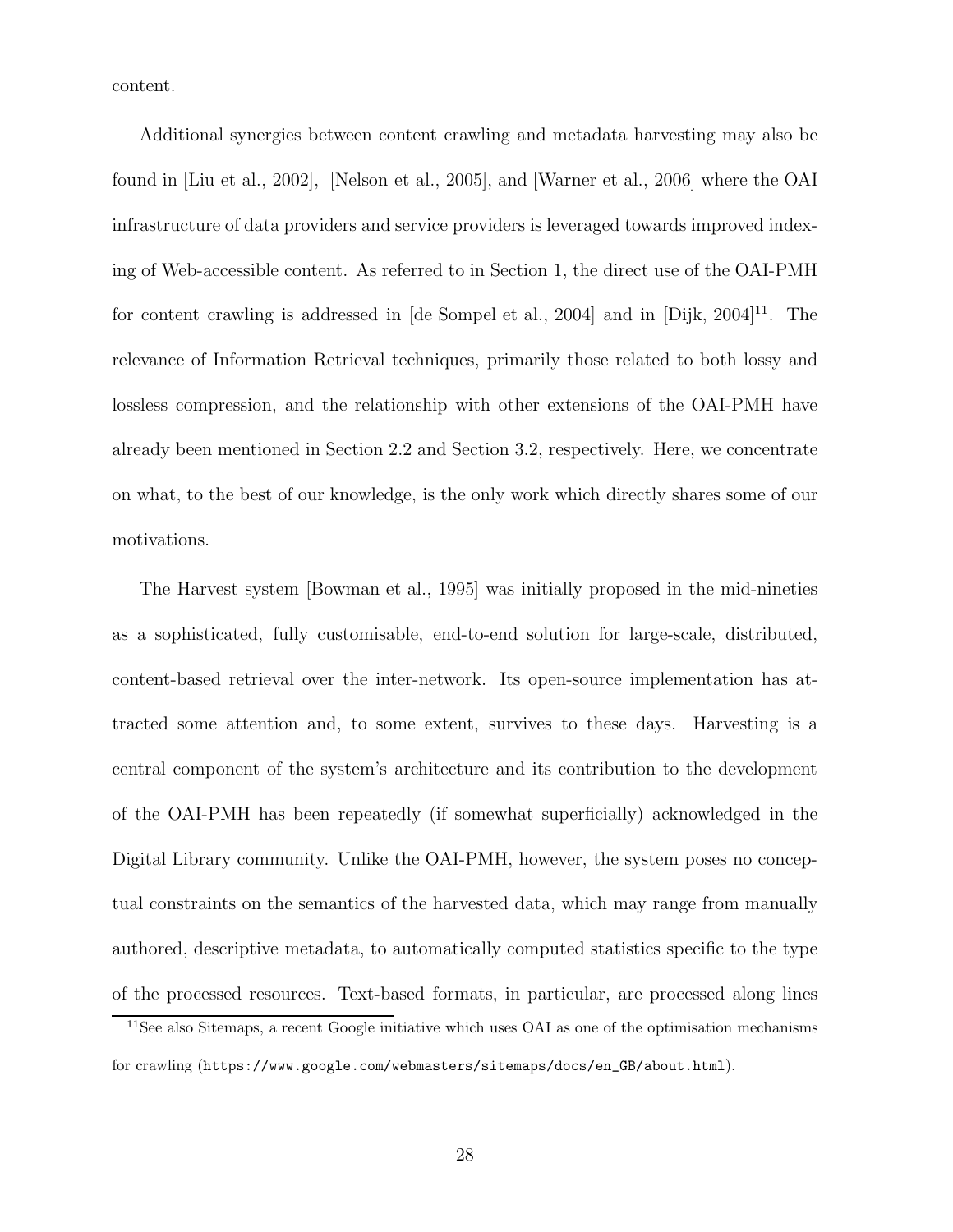similar to those advocated in this paper.

Our work, however, differs in a number of important ways. First of all, it frames the approach in an evolved infrastructural context, where later developments - particularly XML and the role-based model of OAI-PMH itself - are leveraged towards a more general exchange mechanism than what may be found buried within a closed system. In particular, we operate in a context in which interoperability is predicated on protocol-based solutions, rather than end-to-end implementations. Further, Harvest focuses on the indexing of typespecific content summaries for text resources, which represents just one of many possible applications of the proposed approach; our prototype, for example, follows a standard indexing paradigm. Overall, our work motivates, contextualises, and generalises the good properties of an architectural model which has been previously implemented and yet has to receive widespread acceptance.

# **6 Conclusions**

A topological separation between the processes of indexing and retrieval suits DIR systems in which content is widely distributed and autonomously managed by a scalable number of heterogeneously resourced providers. Indexing is conceptually distributed along with the content and remains the only responsibility of providers; located elsewhere on the network, retrieval is centralised around a periodic and incremental harvest of the indexes produced at each provider. As a result, the latency of the inter-network is an observable of harvesting alone, while retrieval may interface its users with the good properties normally associated with local processes. Furthermore, the distribution of indexing optimises the use of shared bandwidth, respects local access control policies, and promotes cost-effectiveness of both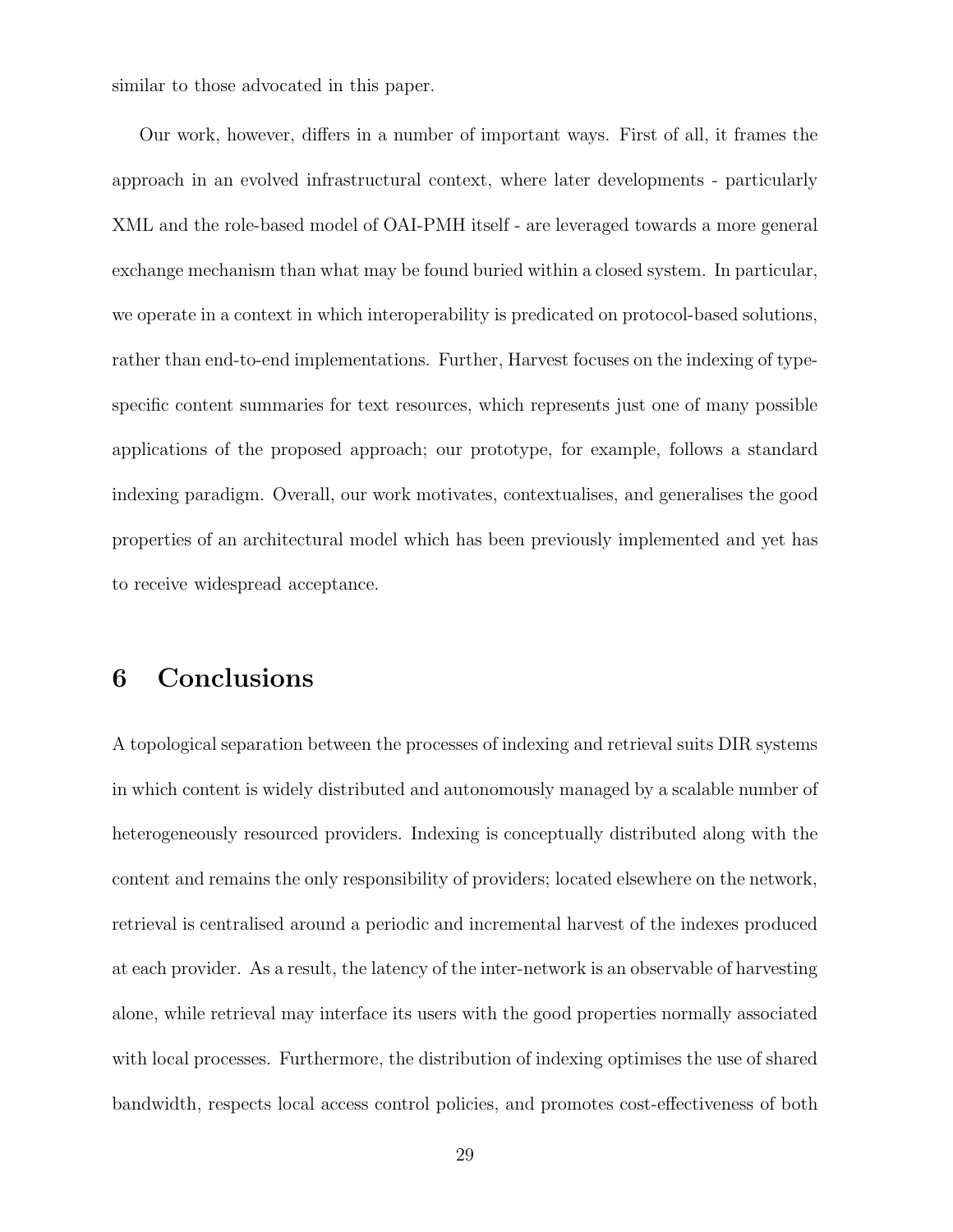content provision and resource pooling within the overlay network.

Outside the scope of content-based DIR, the OAI infrastructure for harvesting descriptive metadata in support of structured retrieval has already been widely and successfully deployed. We have presented an application as well as a minimal extension of the OAI-PMH protocol in order to show how the infrastructure of harvesting - not only its motivations - may be leveraged for full-text retrieval. While we believe that uncontrolled extensions of a well-established protocol do not normally reflect good practices – not even backwards-compatible ones, such as the one we propose – we have preferred to explore the rich design space of an optimal solution as well as presenting a more pragmatically viable alternative. By doing so, we hope to induce the OAI community to engage in a debate over the merits of extending the protocol and, ideally, to plan for greater extensibility in future revisions of the protocol.

The work presented in this paper addresses architectural and infrastructural issues for content-based DIR. Accordingly, issues of evaluation may only relate to the consumption of system resources rather than to the models and algorithms which normally impact on retrieval effectiveness. Indeed, one of the main motivations underlying the approach is to deliver guarantees of effectiveness and consistency which are normally associated with centralised retrieval. While we have provided a body of analytical evidence in justification of the approach, a great deal of experimental evidence is required, particularly in relation to the issue of complexity associated with the infrastructure of data providers.

Finally, we have tested and demonstrated the approach in a prototype service for multimodel retrieval of distributed and potentially unmanaged file collections. Implementing the prototype has increased our confidence in the analytic conclusions, but it is clear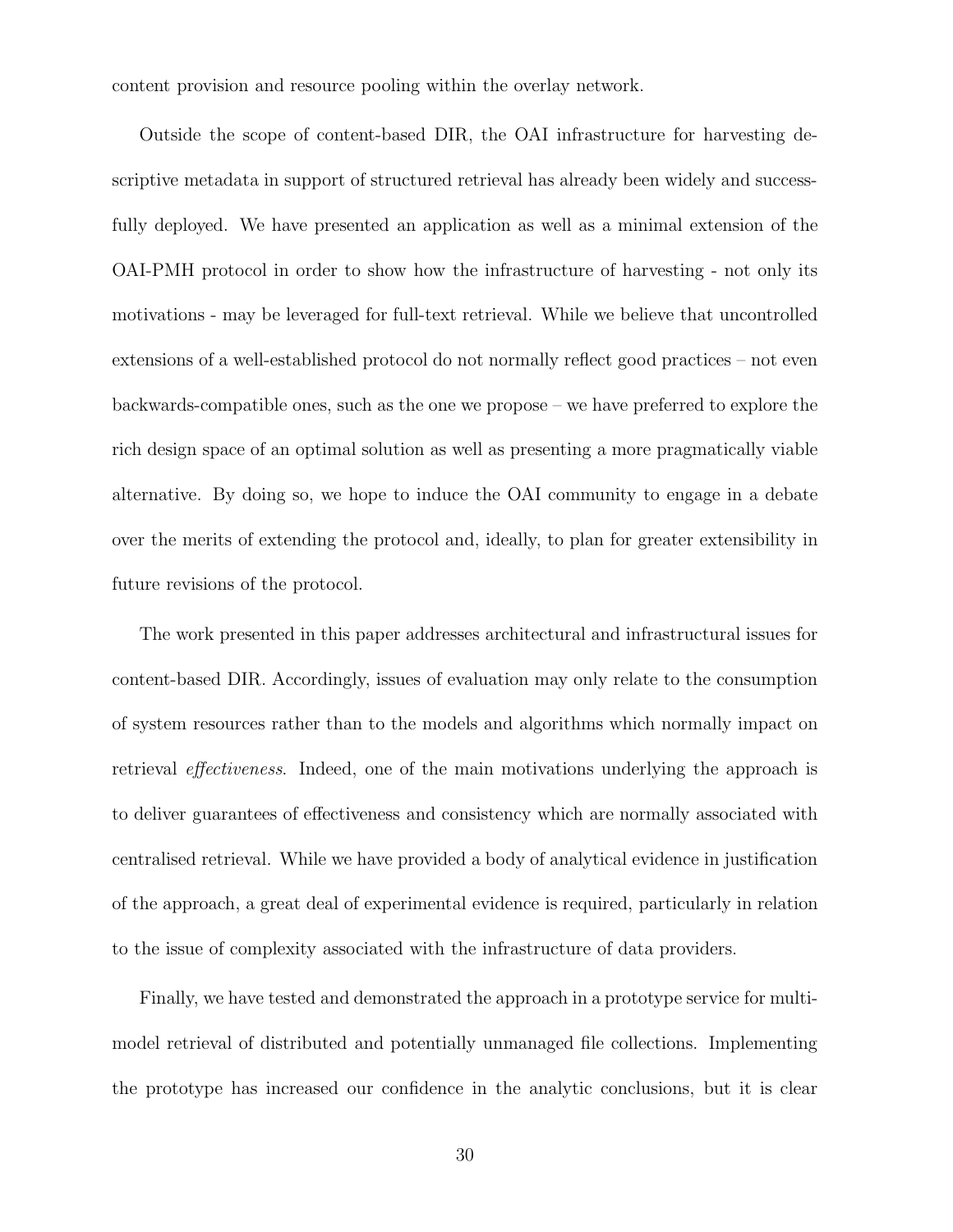that real-world experience on a much larger scale is required before the viability of the approach may be safely concluded. In this sense, our hope is that this work may raise sufficient interest within communities of practice to solicit additional implementations of the approach.

# **7 Acknowledgments**

This research was partially supported by the EC in the context of the DIgital Library Infrastructure on Grid ENabled Technology (DILIGENT) project. More information on the DILIGENT project can be found at http://www.diligentproject.org.

## **References**

- [Anan et al., 2002] Anan, H., Liu, X., Maly, K., Nelson, M., Zubair, M., French, J. C., Fox, E., and Shivakumar, P. (2002). Preservation and transition of NCSTRL using an OAI-based architecture. In JCDL '02: Proceedings of the 2nd ACM/IEEE-CS joint conference on Digital libraries, pages 181–182, New York, NY, USA. ACM Press.
- [Bailey, 2005] Bailey, C. W. (2005). Open Access Bibliography: Liberating Scholarly Literature with E-Prints and Open Access Journals. Association of Research Libraries (ARL).
- [Bowman et al., 1995] Bowman, C. M., Danzig, P. B., Hardy, D. R., Manber, U., and Schwartz, M. F. (1995). The Harvest information discovery and access system. Computer Networks and ISDN Systems, 28(1–2):119–125.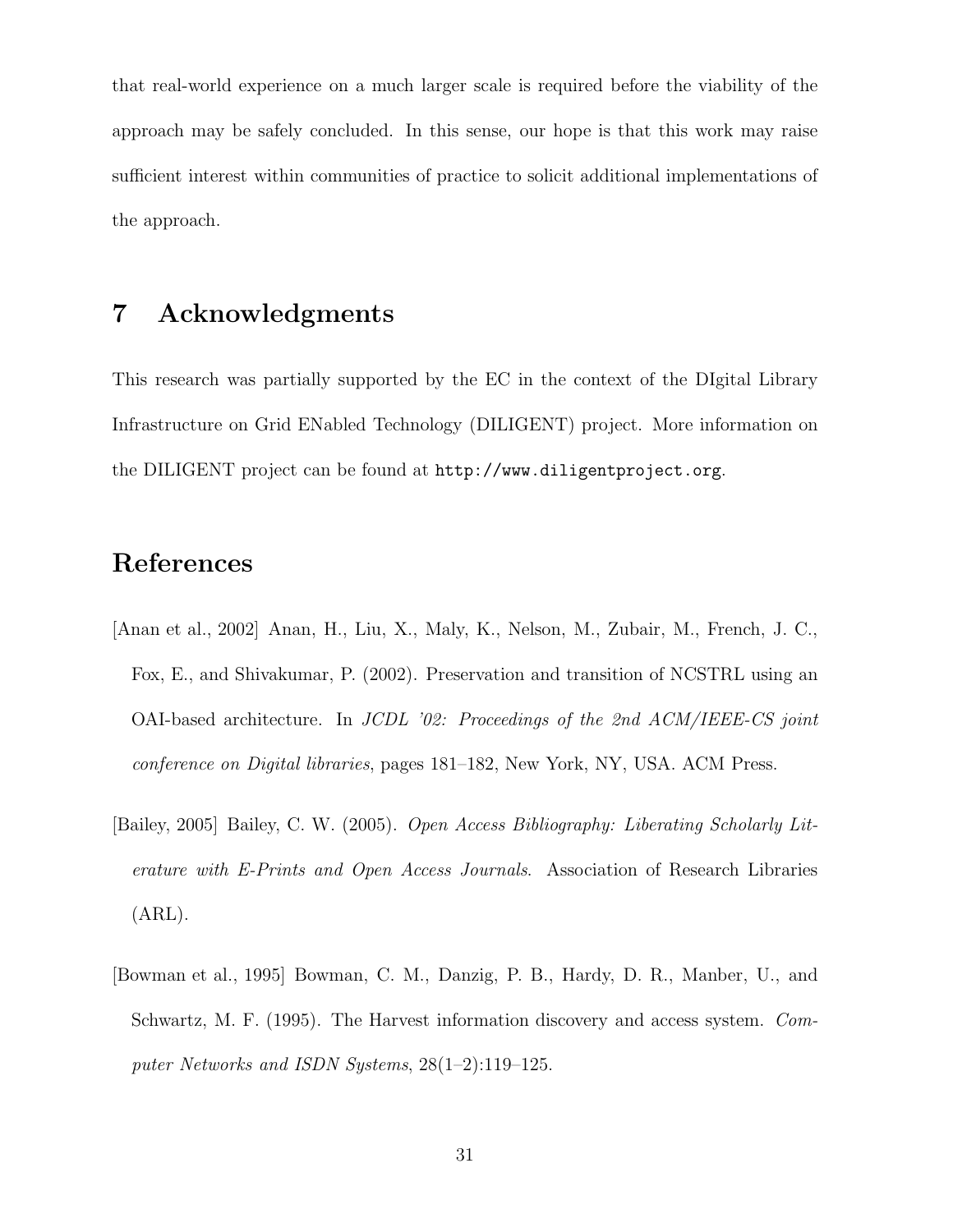- [Callan, 2000a] Callan, J. (2000a). Advances in Information Retrieval, chapter Distributed Information Retrieval, pages 127–150. Kluwer Academic Publishers.
- [Callan, 2000b] Callan, J. (2000b). Distributed IR testbed definition: trec123-100 bysourcecallan99. v2a. Technical report, Language Technologies Institute, Carnegie Mellon University.
- [Callan et al., 2003] Callan, J., Crestani, F., Nottelmann, H., Pala, P., and Shou, X. M. (2003). Resource selection and data fusion in multimedia distributed digital libraries. In SIGIR '03: Proceedings of the 26th annual international ACM SIGIR conference on Research and development in informaion retrieval, pages 363–364, New York, NY, USA. ACM Press.
- [Callan et al., 2004a] Callan, J., Fuhr, N., and Nejdl, W., editors (2004a). Proceedings of the SIGIR Workshop on Peer-to-Peer Information Retrieval, 27th Annual International ACM SIGIR Conference, July 29, 2004, Sheffield, UK.
- [Callan and Connell, 2001] Callan, J. P. and Connell, M. E. (2001). Query-based sampling of text databases. Information Systems, 19(2):97–130.
- [Callan et al., 2004b] Callan, J. P., Crestani, F., and Sanderson, M., editors (2004b). Distributed Multimedia Information Retrieval, SIGIR 2003 Workshop on Distributed Information Retrieval, Toronto, Canada, August 1, 2003, Revised Selected and Invited Papers, volume 2924 of Lecture Notes in Computer Science. Springer.
- [Carmel et al., 2001] Carmel, D., Cohen, D., Fagin, R., Farchi, E., Herscovici, M., Maarek, Y. S., and Soffer, A. (2001). Static index pruning for information retrieval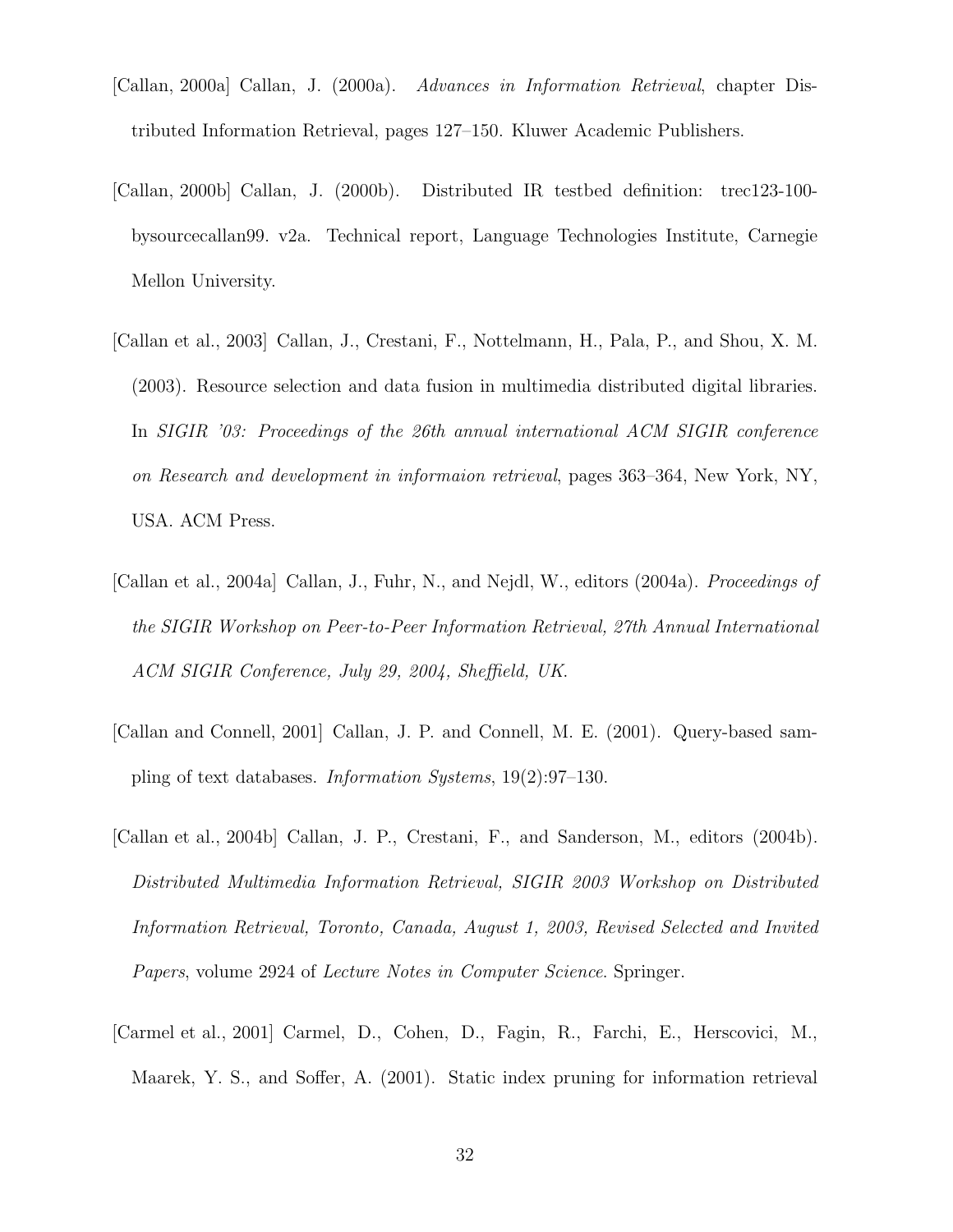systems. In SIGIR '01: Proceedings of the 24th annual international ACM SIGIR conference on Research and development in information retrieval, pages 43–50, New York, NY, USA. ACM Press.

- [Chou et al., 2003] Chou, C.-C., Kuo, P.-X., Ho, J.-M., and Lee, D. (2003). Union catalog using extended oai-pmh. Public Draft.
- [Craswell, 2000] Craswell, N. E. (2000). Methods for Distributed Information Retrieval. PhD thesis, Australian National University.
- [Crow, 2002] Crow, R. (2002). The case for institutional repositories: A SPARC position paper.
- [DCMI, 2004] DCMI (2004). The Dublin Core Metadata Initiative,dublin core metadata element set, version 1.1: Reference description. Public Draft.
- [de Sompel et al., 2004] de Sompel, H. V., Nelson, M. L., Lagoze, C., and Warner, S. (2004). Resource harvesting within the oai-pmh framework. D-Lib Magazine,  $10(12)$ .
- [de Sompel et al., 2003] de Sompel, H. V., Young, J. A., and Hickey, T. B. (2003). Using the oai-pmh ... differently. D-Lib Magazine,  $9(7/8)$ .
- [Dijk, 2004] Dijk, E. (2004). Sharing grey literature by using OA-x. Public Draft.
- [French et al., 1999] French, J. C., Powell, A. L., Callan, J., Viles, C. L., Emmitt, T., Prey, K. J., and Mou, Y. (1999). Comparing the performance of database selection algorithms. In SIGIR '99: Proceedings of the 22nd annual international ACM SIGIR conference on Research and development in information retrieval, pages 238–245, New York, NY, USA. ACM Press.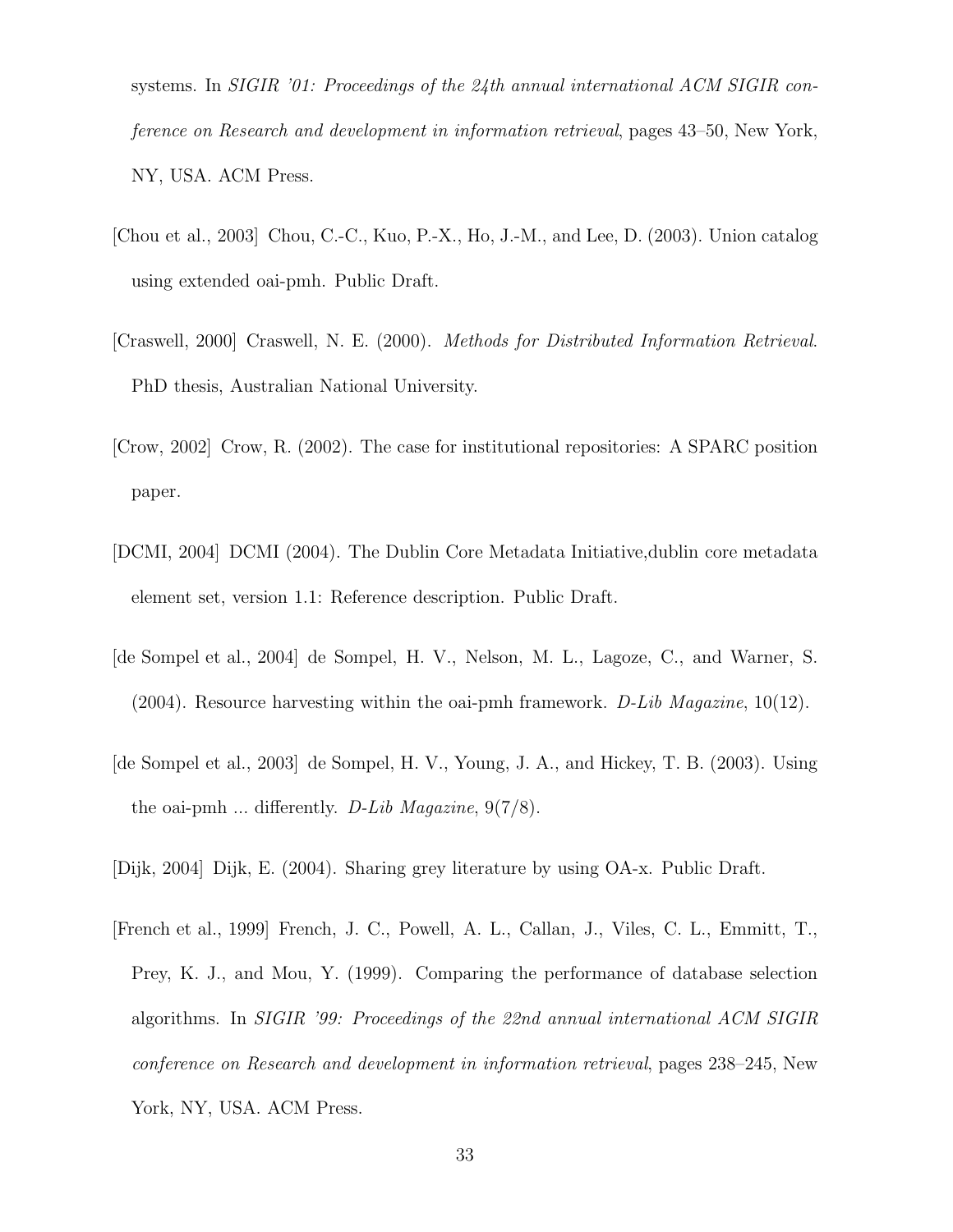- [Gatenby, 2002] Gatenby, J. (2002). Aiming at quality and coverage combined: blending physical and virtual union catalogues. Online Information Review, 26(5):326–334.
- [Gravano et al., 1997] Gravano, L., Chang, C.-C. K., Garcia-Molina, H., and Paepcke, A. (1997). STARTS: Stanford proposal for internet meta-searching. In SIGMOD '97: Proceedings of the 1997 ACM SIGMOD international conference on Management of data, pages 207–218, New York, NY, USA. ACM Press.
- [Joint Information Systems Committee, 2001] Joint Information Systems Committee (2001). Information environment: Development strategy 2001-2005. Public Draft.
- [Lagoze et al., 2002a] Lagoze, C., Arms, W., Gan, S., Hillmann, D., Ingram, C., Krafft, D., Marisa, R., Phipps, J., Saylor, J., Terrizzi, C., Hoehn, W., Millman, D., Allan, J., Guzman-Lara, S., and Kalt, T. (2002a). Core services in the architecture of the national science digital library (nsdl). In JCDL '02: Proceedings of the 2nd ACM/IEEE-CS joint conference on Digital libraries, pages 201–209, New York, NY, USA. ACM Press.
- [Lagoze and de Sompel, 2001] Lagoze, C. and de Sompel, H. V. (2001). The open archives initiative: building a low-barrier interoperability framework. In JCDL '01: Proceedings of the 1st ACM/IEEE-CS joint conference on Digital libraries, pages 54–62, New York, NY, USA. ACM Press.
- [Lagoze et al., 2002b] Lagoze, C., de Sompel, H. V., Nelson, M., and Warner, S. (2002b). The open archives initiative protocol for metadata harvesting (2.0). Public Draft.
- [Larson, 2003] Larson, R. R. (2003). Distributed IR for digital libraries. In Research and Advanced Technology for Digital Libraries, 7th European Conference, ECDL 2003, Trondheim, Norway, August 17-22, 2003, Proceedings, pages 487–498.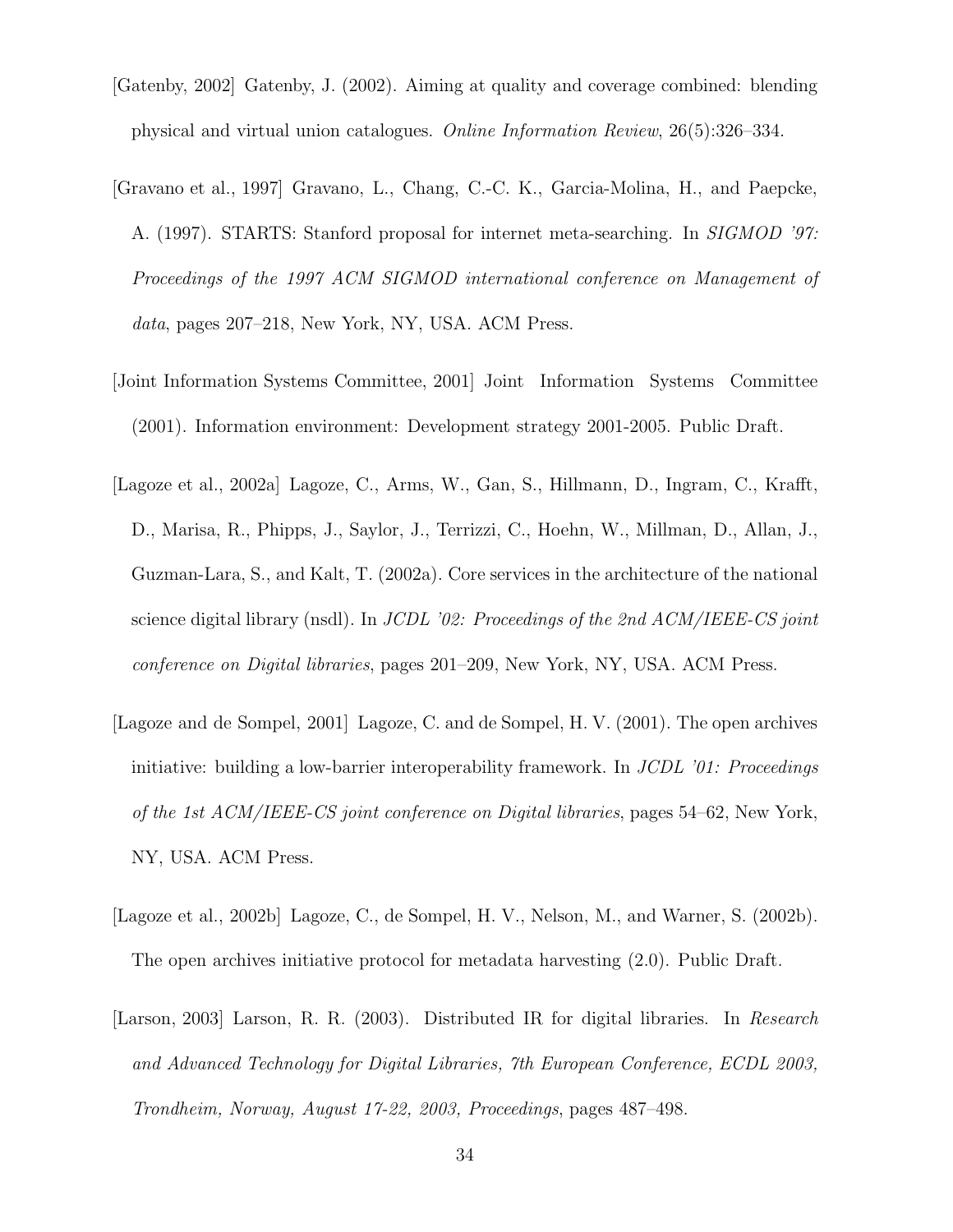- [Liu et al., 2002] Liu, X., Maly, K., Zubair, M., and Nelson, M. L. (2002). Dp9: an oai gateway service for web crawlers. In JCDL '02: Proceedings of the 2nd ACM/IEEE-CS joint conference on Digital libraries, pages 283–284, New York, NY, USA. ACM Press.
- [Lu and Callan, 2002] Lu, J. and Callan, J. (2002). Pruning long documents for distributed information retrieval. In CIKM '02: Proceedings of the eleventh international conference on Information and knowledge management, pages 332–339, New York, NY, USA. ACM Press.
- [Lu and Callan, 2003] Lu, J. and Callan, J. (2003). Content-based retrieval in hybrid peer-to-peer networks. In CIKM '03: Proceedings of the twelfth international conference on Information and knowledge management, pages 199–206, New York, NY, USA. ACM Press.
- [Lu and Callan, 2005] Lu, J. and Callan, J. (2005). Federated search of text-based digital libraries in hierarchical peer-to-peer networks. In ECIR, pages 52–66.
- [Lynch, 1997] Lynch, C. A. (1997). Building the infrastructure of resource sharing: Union catalogs, distributed search, and cross-database linkage. Library Trends, 45(3).
- [Nelson et al., 2005] Nelson, M. L., de Sompel, H. V., Liu, X., Harrison, T. L., and Mc-Farland, N. (2005). mod oai: An apache module for metadata harvesting. Public Draft.
- [Nottelmann and Fuhr, 2003] Nottelmann, H. and Fuhr, N. (2003). The mind architecture for heterogeneous multimedia federated digital libraries. In Distributed Multimedia Information Retrieval, pages 112–125.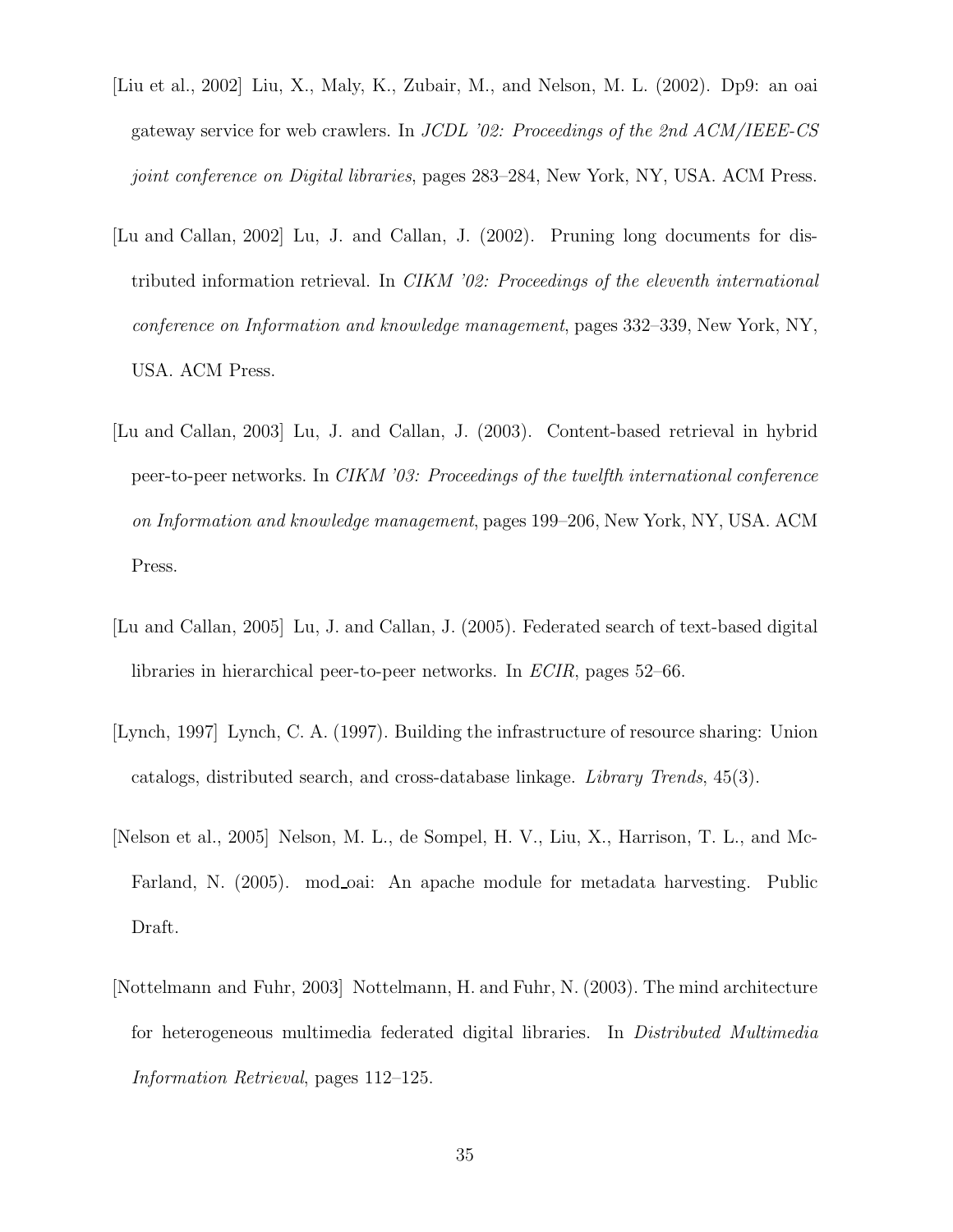- [Paepcke et al., 2003] Paepcke, A., Brandriff, R., Janee, G., and Larson, R. (2003). Search middleware and the simple digital library interoperability protocol. D-Lib Magazine, 6(3).
- [Sanderson, 2003] Sanderson, R. (2003). Srw: Search/retrieve webservice. Public Draft.
- [Simeoni, 2004] Simeoni, F. (2004). Servicing the federation: The case for metadata harvesting. In *ECDL*, pages 389–399.
- [Simon et al., 2003] Simon, B., Massart, D., Assche, F. V., Ternier, S., and Duval, E. (2003). Simple query interface specifications. Public Draft.
- [Simons and Bird, 2003] Simons, G. and Bird, S. (2003). The open language archives community: An infrastructure for distributed archiving of language resources.
- [Suleman and Fox, 2002] Suleman, H. and Fox, E. A. (2002). Designing protocols in support of digital library componentization. In ECDL '02: Proceedings of the 6th European Conference on Research and Advanced Technology for Digital Libraries, pages 568–582, London, UK. Springer-Verlag.
- [van der Kuil and Feijen, 2004] van der Kuil, A. and Feijen, M. (2004). The dawning of the Dutch Network of Digital Academic REpositories (DARE): A shared experience. Ariadne Magazine, (41).
- [Warner et al., 2006] Warner, S., Bekaert, J., Lagoze, C., Liu, X., Payette, S., and Van de Sompel, H. (2006). Pathways: Augmenting interoperability across scholarly repositories. Accepted for the International Journal on Digital Libraries, Spe-